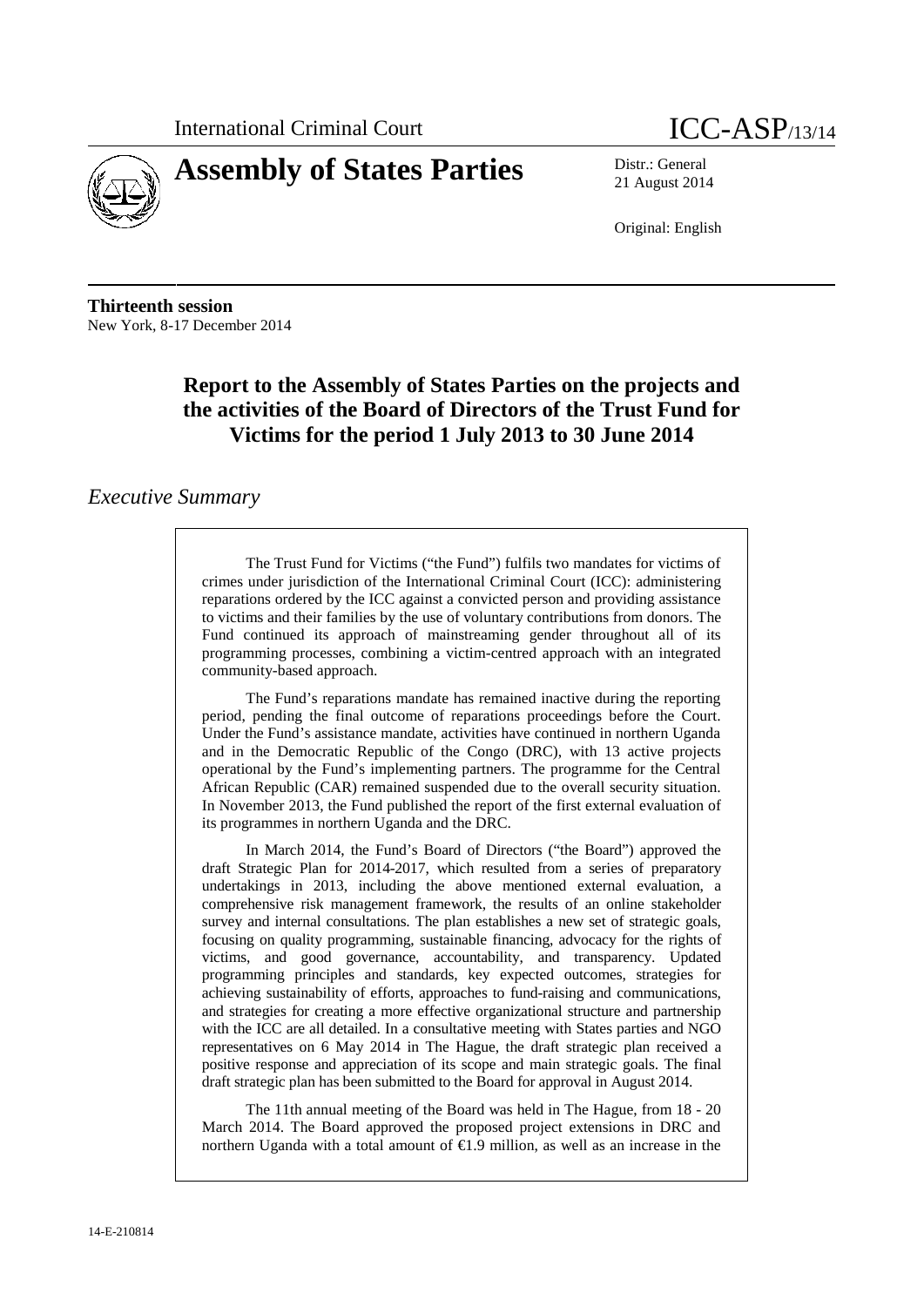Fund's reparations preparation reserve from  $\bigoplus$ .8 million to  $\bigoplus$ .6 million. The Board also reviewed and approved the draft Strategic Plan 2014-2017 and approved assessment missions in Kenya and Cote d'Ivoire to take place from the second half of 2014 into 2015.

Finally, responsion programation enter from 0.2 colliders of the finally interest in the state of the state of the state of the state of the state of the state of the state of the state of the state of the state of the st In accordance with paragraph 11 of the annex to resolution ICC-ASP/1/Res.6, which states that all offered voluntary contributions, regardless of whether they were accepted or refused, should be reported annually to the Assembly, a list of voluntary contributions is contained in annex I to this report. The list includes, inter alia, the contributions received from States  $(66,241,524.08)$ ; institutions and individuals  $(\text{ } \in \{1,615.93\};$  in-kind and/or matching donations from implementing partner organizations (equivalent to  $\in$  96,839 in the period of 1 July 2013 – 31 March 2014); and interest income to the Fund  $(661,858)$ . The Fund's Euro account showed a balance of  $\mathfrak{S}48,191$ ; the US Dollar account had a balance of \$3,600.55. In addition, the Fund currently has a savings account of €5,000,000 and a time deposit account of €4,503,071 as per 30 June 2014.

The Board calls upon all States Parties to consider voluntary contributions to the Fund. The continued and increased engagement of the largest possible number of States Parties with the Fund should serve to strengthen the financial and institutional capacity of the Fund to engage on its mandates to ensure that victims of crimes within the jurisdiction of the Court benefit from the Rome Statute's promise of reparative justice. In this regard, the Board wishes to reiterate its call for earmarked contributions to strengthen the Fund's reparations reserve.

### **I. Introduction**

1. In accordance with resolution ICC-ASP/1/Res.6 and Regulation 76 of the Regulations of the Trust Fund for Victims,<sup>1</sup> the Board of Directors submits the annual report to the Assembly of States Parties ("the Assembly"). The period covered by this report is from 1 July 2013 until 30 June 2014. The report gives a summary of the achievements made through the implementation of active assistance projects in two situations under the jurisdiction of the Court. The report also provides an update of the financial situation of the Fund, and the prospective budget of the Secretariat for 2015.

### **II. Activities and projects**

2. The Fund fulfils two mandates: (1) implementing reparations ordered by the International Criminal Court,<sup>2</sup> and (2) providing assistance for the benefit of victims subject to Article 79 of the Rome Statute by the use of other resources.<sup>3</sup> Both mandates provide support to victims of genocide, crimes against humanity and war crimes committed since 1 July 2002.

3. The TFV commissioned the first external programme evaluation, which was conducted in 2013 by the International Center for Research on Women (ICRW). The report of the evaluation was published at the Assembly in November 2013<sup>5</sup>. The purpose of the evaluation was to determine significance and assess impact of the programmes in DRC and northern Uganda; identify areas for strengthening and improvement of the programmes; and provide evidence-based recommendations to inform the design of the next TFV strategic plan.

<sup>&</sup>lt;sup>1</sup> Regulation 76 of the Regulations of the Trust Fund for Victims states that the Board "shall submit a written annual report on the activities of the Trust Fund to the Committee on Budget and Finance and the External Auditor and the Assembly of States Parties, through its President."

 $2$  Article 75 (2) of the Rome Statute and Rule 98 (2), (3), (4) of the Rules of Procedure and Evidence.

<sup>&</sup>lt;sup>3</sup> Rule 98 (5) of the Rules of Procedure and Evidence. For more information on the Fund's legal basis, please see http://trustfundforvictims.org/legal-basis.

As defined in Articles 6, 7 and 8 of the Rome Statute.

 $^5\,$ http://www.trustfundforvictims.org/sites/default/files/media\_library/documents/pdf/ICRWTFVExternalProgEval uation2013Final.pdf.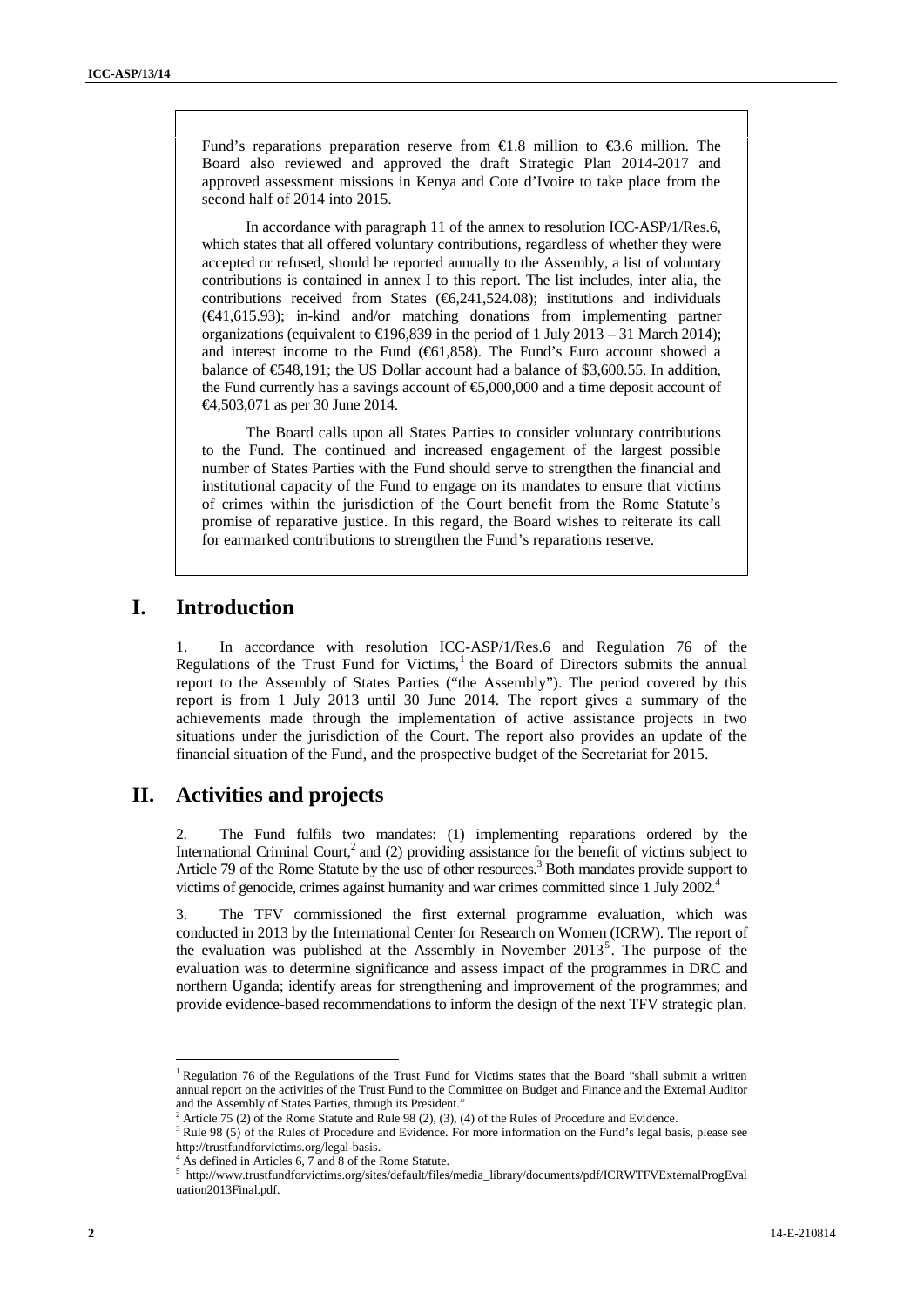4. ICRW developed a mixed methods evaluation approach that employed participatory monitoring and evaluation (PME) activities, in-depth interviews (IDIs), and secondary review of existing documentation and data. Through the fieldwork in both countries, more than 750 individuals participated in IDIs and/or PME activities. These included victim survivors, other programme beneficiaries, implementing partners, and representatives of government agencies.

5. The evaluators recorded that the TFV has managed a successful translation from theory into practice, which speaks to the relevance and feasibility of the strategic goals as formulated in the TFV Strategic Plan 2009-2013. The TFV's continuous investment in strengthening the capacities of its implementing partners was thought to have enhanced the effectiveness and impact of the TFV's implementation.

6. The evaluators noted the benefits of adopting a holistic approach to addressing harm by integrating services available under the TFV assistance mandate and ensuring that the specific circumstances of victims, their families and their communities were addressed. The fact that the affected communities themselves actively participated in the development and implementation of projects, including the identification of the most vulnerable victims, was noted as a particularly striking feature of TFV assistance programmes. This approach helped to mobilise community resources and foster the promotion of local ownership and sustainability.

7. The TFV's physical rehabilitation services resulted with an extensive degree of healing as well as contributed to the social reintegration of victim beneficiaries. The evaluators observed a high degree of effectiveness in the psychological support services and that they were likely to achieve sustainable impact in the long term. The provision of material support achieved or surpassed objectives and demonstrated a clear recognition of the livelihood needs faced by victims and their families as a result of the harm they suffered.

8. On the TFV programme strategy's cross-cutting themes, promising results were documented in community reconciliation due to the inherent and powerful will of community members to contribute to peace-building efforts. The importance of mainstreaming gender throughout all interventions was central to the institutional strengthening of TFV implementing partners. At the individual level, survivors of sexual and gender based violence (SGBV) indicated that the assistance they received helped them stop blaming themselves for the crimes they had experienced, regained their self-esteem and started to sustain their own economic livelihood.

9. The evaluators recommended further prioritising the participation of victim beneficiaries and their communities in programme design and monitoring. Project achievements should be better linked to the overall strategic framework by establishing a standardised project monitoring tool and a management information system. Other recommendations include the development of a multi-annual programme funding practice, a review of current in-country management structures and to streamline communication efforts to raise the in-country awareness about the TFV.

4 KBV develops a crisisd method, readining aspectas that employed participates respectively. The case of the case of the case of the case of the case of the case of the case of the case of the case of the case of the case 10. Ambassador Intelmann, President of the ICC Assembly of States Parties; TFV Board Chairman Noguchi; Executive Director Pieter de Baan; and TFV Regional Programme Officer Scott Bartell visited TFV projects in Gulu and Oyam districts and surrounding areas in northern Uganda and subsequently travelled to Mahagi, Ame, and Bunia in the Ituri District in eastern DRC. Throughout the mission, the delegation engaged with beneficiaries of the TFV programmes, local implementing partners, and representatives of national and local authorities. In Kampala, meetings were held with the Ministers of Foreign Affairs and Justice and high-level officials from the Ministry of Health. The delegation also engaged with the press in Kampala, Gulu, and Bunia, including participating in a radio call-in show in Gulu. The delegation concluded that the services provided by the TFV and its partners to over 110,000 victims, their families, and their communities has contributed greatly to the Rome Statute's endeavour to ensure justice for victims.

11. The TFV participated at the *Global Summit to End Sexual Violence in Conflict*, held in London on 10-13 June, 2014, which was a milestone event of the *Preventing Sexual Violence Initiative (PSVI)* launched by the former British Foreign Secretary, William Hague. The Summit aimed to strengthen and support international efforts to respond to sexual violence in conflict - including by enhancing the capacity of countries, institutions, and communities to support survivors and end impunity for perpetrators. A key part of this initiative has been to provide expertise in responding to sexual violence in conflict through the creation of a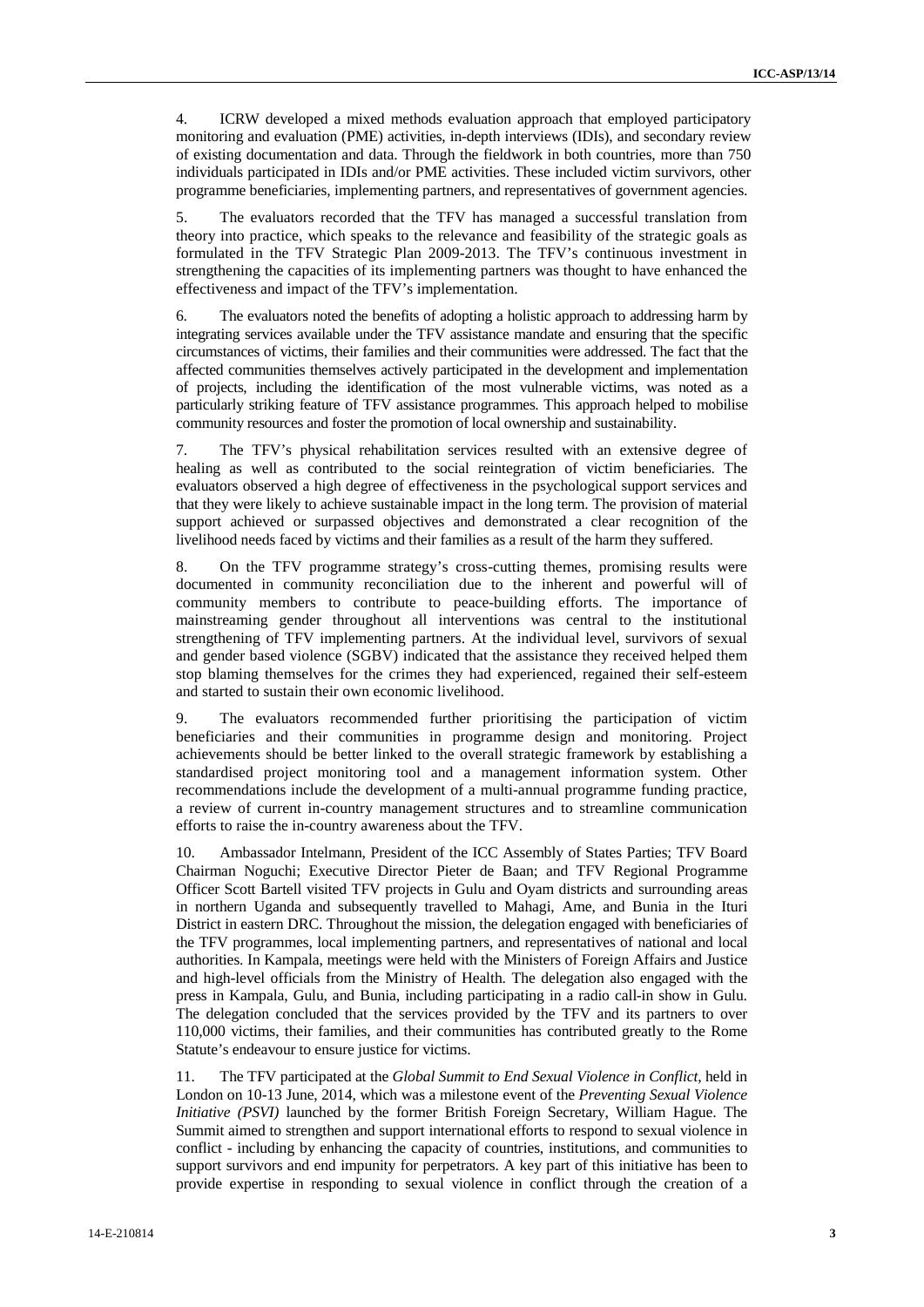multidisciplinary Team of Experts, in which the TFV also participated. The TFV delegation <sup>4</sup> to the summit, which included Chair of the TFV Board of Directors Motoo Noguchi, Executive Director Pieter de Baan and Senior Programme Officer Kristin Kalla, participated in a series of high-level events, thus ensuring that the rights of victim survivors to rehabilitation assistance and reparations were highlighted. At the summit, Foreign Secretary William Hague announced a contribution of £1 million, earmarked for SGBV victims.

### **A. Reparations mandate**

**Excellision from of Experimental in which the TVV also participates. The VV also participates in the control of the control of the C-21081-12 ICC-ASP/9/2014 ICC-ASP/9/2014 ICC-ASP/9/2014 ICC-ASP/9/2014 ICC-ASP/9/2014 ICC** 12. The Fund's reparations mandate is related to each case before the Court. Resources are collected through fines or forfeiture and awards for reparations<sup>6</sup> and complemented with "other resources of the Trust Fund" if the Board of Directors so determines.<sup>7</sup> The Court may order that an award for reparations against a convicted person be deposited with the Fund where at the time of making the order it is impossible or impracticable to make individual awards directly to each victim. The Fund shall take receipt of resources collected through awards for reparations and shall separate such resources from the remaining resources of the Fund in accordance with Rule 98 of the Rules of Procedure and Evidence.

13. By end of June 2014, two cases before the Court were (entering) into the reparations phase. In the *Lubanga* case, the Appeals Chambers decisions on conviction, sentencing and reparations were pending.

14. In the Katanga case, on 25 June 2014 both the Office of the Prosecutor and Defence counsel announced to withdraw their appeals against the conviction and sentencing decisions of 7 March and 23 May 2014, respectively. The conviction of Mr Katanga is therefore final and the road is open for reparations proceedings, for which the precise outlook was uncertain by end of June 2014.

15. As a consequence of the developments in the *Katanga* case and in anticipation of the Appeals Chamber's decisions in the *Lubanga* case, the TFV may need to anticipate the implementation of concurrent reparations programmes in the same geographical area – Ituri district, eastern DRC - from 2015 onwards.

16. To prepare for the implementation of Court-ordered reparations, the Fund builds a multi-disciplinary roster of experts (individuals and organisations) who may be called upon to assist in the various stages and dimensions of implementation. The Fund expects to launch a call for experts in the second half of 2014. The exact roles and responsibilities of the Fund in the implementation of Court-ordered reparations will be clearer once the final decisions by the Appeals Chamber in the *Lubanga* case are rendered. It will also be necessary for the Fund to be given adequate financial and staff resources to embark upon and successfully accomplish these core activities of reparative justice under the Rome Statute system.

17. The experience of implementing assistance programmes can help to inform implementation strategies for Court-ordered reparations. The Fund possesses multi disciplinary expertise and in-depth knowledge of the Court situations and various implementation modalities. In areas where reparations awards coincide with the assistance mandate, the Fund is aware that the interplay between both mandates will require close collaboration between the Registry and Fund in the areas of communications, outreach, security and field operations.

### **B. Assistance Mandate**

18. Between 1 July 2013 and 30 June 2014, the Fund supported over 110,000 victims of crimes under the jurisdiction of the International Criminal Court through physical rehabilitation, psychological rehabilitation and material support at both individual and community levels. The types of services provided include (but are not limited to):

(a) *Physical Rehabilitation* which includes reconstructive surgery, general surgery, bullet and bomb fragment removal, prosthetic and orthopaedic devices, referrals to services like fistula repair, and HIV and AIDS screening, treatment, care and support;

 $^6$  Regulations 43 to 46 of the Regulations of the Trust Fund for Victims.<br><sup>7</sup> Regulation 56 of the Regulations of the Trust Fund for Victims.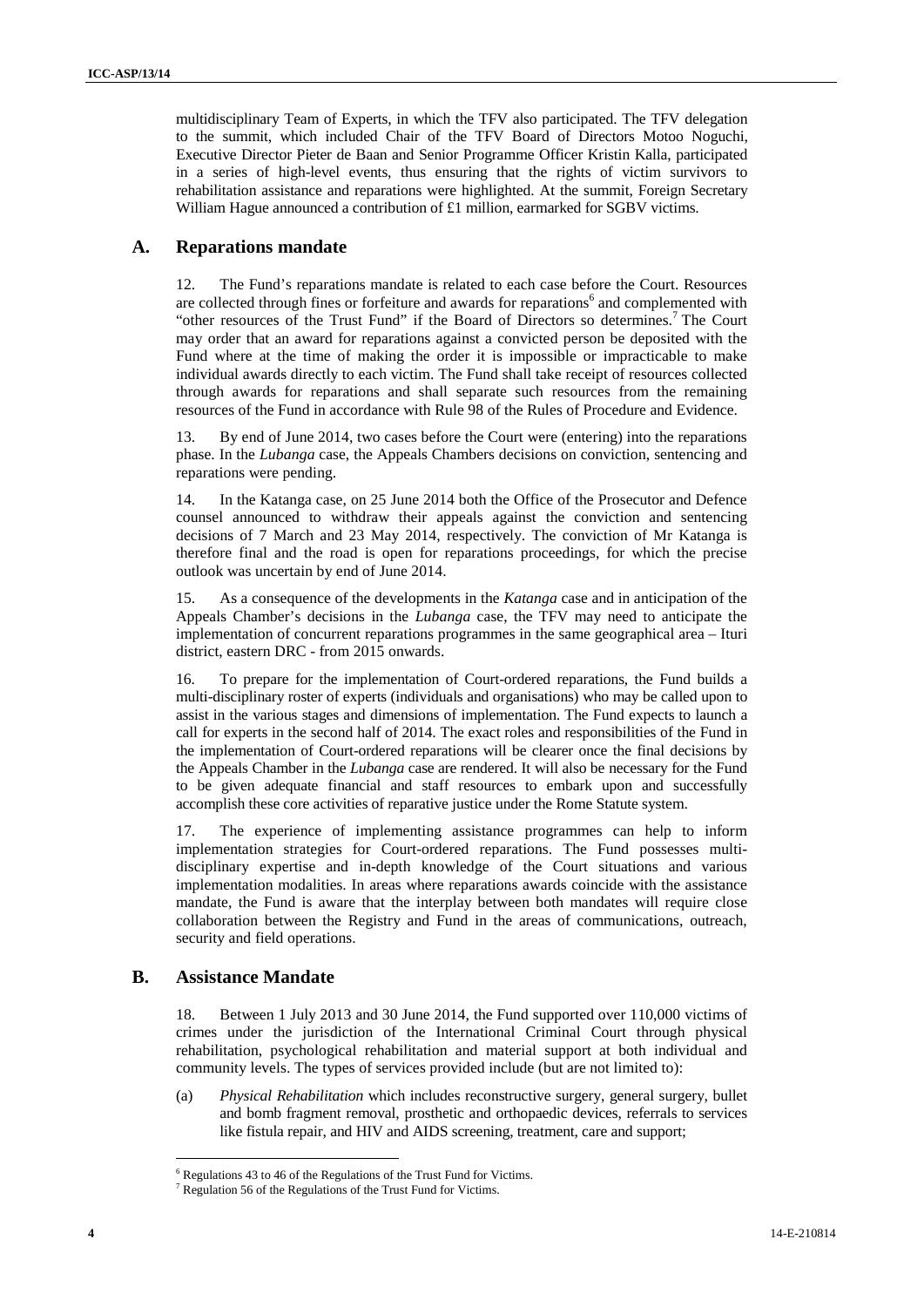- (b) *Psychological Rehabilitation* which includes both individual and group-based trauma counselling; music, dance and drama groups to promote social cohesion and healing; community sensitisation workshops and radio broadcasts on victims' rights, information sessions and large-scale community meetings. Community awareness responses may include *engaging community dialogue and reconciliation* to foster peace within and between the communities that create a suitable environment for prevention of crimes;
- (c) *Material Support* may include environmentally-friendly livelihood activities, education grants, vocational training, or access to referral services that offer income generation and training opportunities to focus on longer-term economic empowerment. *Building the capacity of implementing partners and victims* is part of these initiatives to reinforce the sustainability of the interventions; and
- (d) *Implementing special initiatives for victims of sexual violence and their children, including children born out of rape* may include access to basic health services, trauma-counselling aimed at strengthening the mother to child to family bonds, education grants, nutrition support, and inter-generational responses addressing stigma, discrimination and reconciliation in families and communities.

19. The majority of the Fund's victim beneficiaries receive a combination of integrated physical and psychological rehabilitation with material support. The target beneficiaries of the Fund's interventions include:

- (a) *SGBV:* victims of sexual and gender-based violence, including rape, forced pregnancy, sexual slavery, victims targeted disproportionally because of their specific gender identity, and girls abducted and/or recruited into armed groups and forcefully impregnated;
- (b) *Widows/widowers*: those whose partners were killed;
- (c) *Former child soldiers/abducted youth*: children and youth under the age of 15 forced and/or enlisted, conscripted or recruited into armed groups (regardless of their particular role(s) played during conflict);
- (d) *Orphans and vulnerable children*: children whose parent(s) were killed or children otherwise made vulnerable by the violence;
- (e) *Physical and mental trauma*: victims who suffered a physical injury and/or who were psychologically traumatised by violence; and
- (f) *Family and other victims*: family members of victims and others who do not fall in the above categories but were affected by violence.

(b) *Freehological Robubless* weight includes bink individual and goop based<br>
themes consistent procedure and show the state going to the consistent of the state going of the state going of the state going of the state go 20. The assistance programme during the reporting period comprises approximately 13 active projects in northern Uganda (4 projects covering the Lango, Teso, and Acholi subregions and Adjumani District) and the DRC (9 projects covering the Ituri District, and North and South Kivu Provinces). The Fund is working with local grassroots organisations, victims' survivor groups, women's associations, faith-based organisations, village savings and loans associations, and international non-governmental organisations to administer the assistance mandate. During this reporting period, several monitoring visits were conducted by the Fund's staff to oversee programme development, strengthen local capacities, and support project monitoring, evaluation, reporting and learning. All projects were subjected to an administrative and technical review as part of this process<sup>8</sup>.

21. In northern Uganda, the Fund continued to support physical and psychological rehabilitation assistance projects through four implementing partners. In 2013, the TFV decided to phase out its material support activities, following consideration by the TFV Board of the existing social, economic and security situation in Uganda. Psychological rehabilitation benefits individuals as well as affected communities, and seeks to reduce stigmatization of victims and to promote a greater sense of trust, shared responsibility, and peaceful coexistence among community members. Physical rehabilitation activities are aimed at addressing the care and rehabilitation needs of those who have suffered physical injury,

<sup>&</sup>lt;sup>8</sup> In February 2014, the TFV suspended a project managed by Kataliko Actions for Africa (KAF) in DRC, due to concerns with programme and financial management, which are being reviewed. More details to follow in subsequent reports.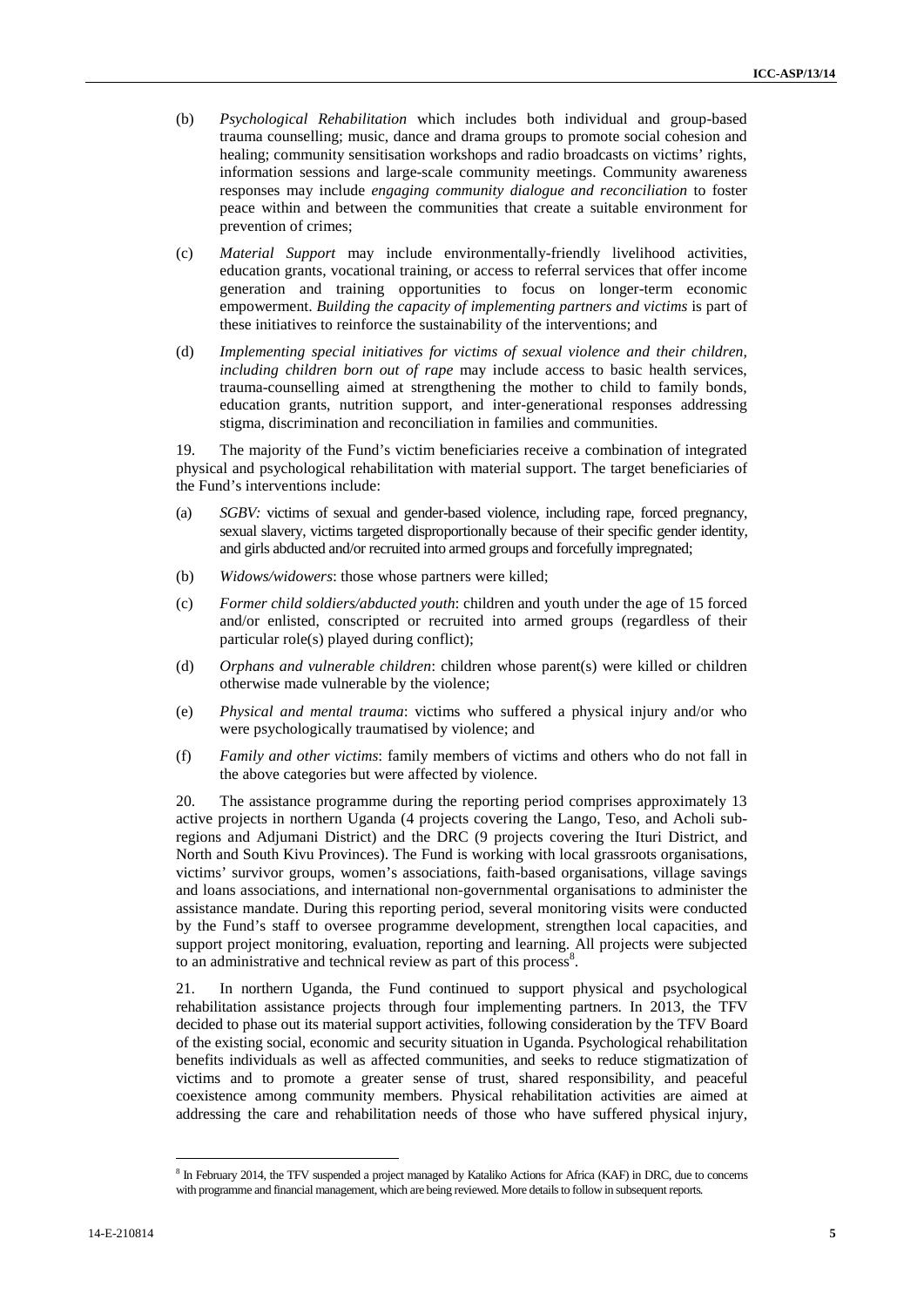mutilation, and/or sexual and gender-based violence, in order to help victims recover and resume their roles as productive and contributing members of their communities.

**Excelsion,** analog and its genus hat peak valued violence, in order to hap victime receives and<br>restrict the relations of the control of the control of the control of the control of the control of the control of the cont 22. In the DRC, the Fund's programmes are implementing in a context of chronic conflict instability and weak state governance. Activities focus on psychological rehabilitation and material support. Physical rehabilitation was inadvertently omitted as a programme response for DRC in the TFV's court filing to the Pre-Trial Chamber, meaning that interventions in this area consist primarily of referrals of individuals in need of medical care to other service providers. Activities under the psychological rehabilitation category address the psychological consequences and trauma arising from war, conflict, sexual violence, and other crimes. In addition to promoting healing at an individual level, psychological rehabilitation is also targeted at affected communities in an effort to reduce stigmatization of victims and to promote a greater sense of trust, shared responsibility, and peaceful coexistence among community members. The aim of the TFV's material support activities is to improve the economic status of victims through education (including literacy training), economic development activities, rebuilding of community infrastructure, and creation of employment opportunities. In the DRC, all of the TFV implementing partners are carrying out activities in the materials support area. Particularly vulnerable groups, such as former child soldiers and victims of sexual and gender-based violence receive special care and support.

23. The launch of the Fund's programme in the Central African Republic (CAR) is pending the resolution of current political and security crises. Due to the deteriorating security situation in the CAR, the Fund had to suspend its activities in March 2013 until further notice while maintaining the related financial reservation. This decision was maintained by the Board in March 2014. The programme for the CAR had been designed to focus on victims of sexual and gender-based violence and implementing partners had been selected. Subsequent developments may well induce the TFV to deploy a mission to reassess the pattern of harm suffered by victims as a result of crimes within the jurisdiction of the Court.

### **C. Strategic Plan 2014-2017**

24. A draft of the TFV Strategic Plan  $2014-2017<sup>9</sup>$  was presented for review and approval by the Board of Directors in March. This draft was the product of a series of efforts undertaken throughout 2013 and early 2014. These included the comprehensive risk management framework and the results from the online survey carried out between December 2013 and January 2014, as well as consultations within the TFV Secretariat and with key staff at the ICC Registry in January and February. The new strategy also draws on findings and recommendations from the external evaluation of the TFV assistance programme conducted in November 2013.

25. The strategic plan serves to communicate a vision and direction for the TFV's work in the coming four years. Taking into account the experience of the TFV and partners during the 2009 – 2013 period, as well as current challenges and opportunities, the strategic plan establishes a new set of goals, focusing on quality programming, sustainable financing, advocacy for the rights of victims, and good governance, accountability, and transparency. Updated programming principles and standards, key expected outcomes, strategies for achieving sustainability of efforts, approaches to fund-raising and communications, and strategies for creating a more effective organizational structure and partnership with the ICC are all detailed.

26. At the Board of Directors meeting in March, the draft strategic plan was reviewed and approved. This draft was shared in April with external stakeholders, including all States Parties as well as NGOs. In a consultative meeting with States parties and NGO representatives on 6 May 2014 in The Hague, in which TFV Board member Ms Elisabeth Rehn participated, the draft strategic plan received a positive response and appreciation of its scope and main strategic goals. The final draft will be submitted to the Board for approval in August 2014.

<sup>&</sup>lt;sup>9</sup> In March 2013, the Board of Directors approved an extension of the TFV's Strategic Plan 2009-2012 through the end of 2013.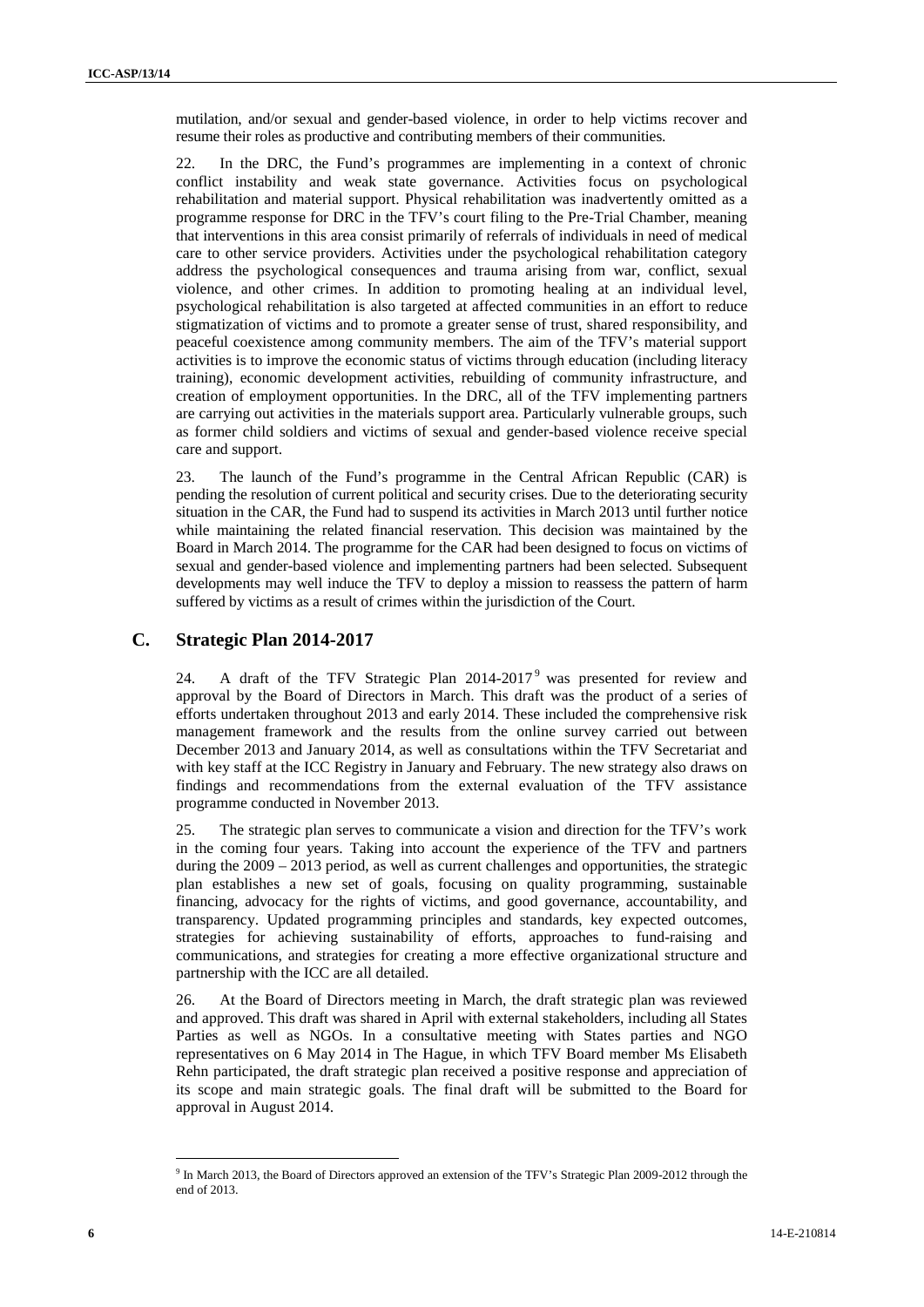### **D. Risk management framework**

| D.                                                                                                                          | <b>Risk management framework</b>      |                                                                                                                                                                                                                                                                                                                                                                                                                                                                                                                                                                                                                                                                                                                                                                                                                                                                                                                                                                                                  |                                                                                                                                                           |
|-----------------------------------------------------------------------------------------------------------------------------|---------------------------------------|--------------------------------------------------------------------------------------------------------------------------------------------------------------------------------------------------------------------------------------------------------------------------------------------------------------------------------------------------------------------------------------------------------------------------------------------------------------------------------------------------------------------------------------------------------------------------------------------------------------------------------------------------------------------------------------------------------------------------------------------------------------------------------------------------------------------------------------------------------------------------------------------------------------------------------------------------------------------------------------------------|-----------------------------------------------------------------------------------------------------------------------------------------------------------|
| 27.<br>28.                                                                                                                  |                                       | The development of a comprehensive risk management framework for the TFV was<br>concluded by the third quarter of 2013. Next to the risk framework, the outcome included<br>the identification and assessment of priority risks and control measures and established the<br>action owners and risk management timelines. The TFV risk management framework was<br>subsequently integrated in the development of the TFV Strategic Plan 2014-2017.<br>At the 22 <sup>nd</sup> session of the Committee on Budget and Finance (CBF), the topic of<br>currency risk management related to the TFV programmes, which did not feature in the list<br>of TFV priority risks, was discussed and concluded to the satisfaction of the CBF. In its<br>report, the CBF encouraged the TFV to include an update on risk management control<br>policy in its Annual Report to the Assembly. <sup>10</sup> The table below indicates progress made on<br>control measures and actions for the priority risks. |                                                                                                                                                           |
| Risk                                                                                                                        | <b>Type</b>                           | Description                                                                                                                                                                                                                                                                                                                                                                                                                                                                                                                                                                                                                                                                                                                                                                                                                                                                                                                                                                                      | Progress control measures / actions                                                                                                                       |
| Risk of security to field<br>operations, field staff,<br>implementing partners and<br>victim beneficiaries                  | Institutional,<br>operational         | Field operations are affected due to eternal/local<br>security issues. Field staff and implementing<br>partners are endangered and harmed.                                                                                                                                                                                                                                                                                                                                                                                                                                                                                                                                                                                                                                                                                                                                                                                                                                                       | Security training for TFV staff<br>scheduled for Q3 2014                                                                                                  |
| Risk of insufficient funds                                                                                                  | Institutional                         | The risk of insufficient funds due to lack of a clear TFV Strategic plan addresses<br>and well-communicated fundraising strategy<br>and/or to financial constraints with donors.                                                                                                                                                                                                                                                                                                                                                                                                                                                                                                                                                                                                                                                                                                                                                                                                                 | fundraising strategy; separate<br>strategy developed for private<br>institutional fundraising                                                             |
| Risk of loss of credibility                                                                                                 | Institutional.<br>operational         | The risk of loss of credibility related to selection<br>and monitoring of implementing partners; process,<br>monitoring and fraud risks.                                                                                                                                                                                                                                                                                                                                                                                                                                                                                                                                                                                                                                                                                                                                                                                                                                                         | Continuous on-site project<br>monitoring by TFV staff is resulting<br>in managerial intervention when<br>required                                         |
| Risk of inappropriate<br>programme activities in the operational<br>situations                                              | Institutional,                        | Programmatic risks can be grouped into two main<br>areas - the risk of failing to achieve programme<br>objectives, and the potential to cause harm to<br>others. The risk of insufficient assessment<br>preparing for programmes in situation countries,<br>leading to inappropriate activities (cf. TFV<br>mandates) and a negative impact on the reputation<br>of TFV, victims and affected communities                                                                                                                                                                                                                                                                                                                                                                                                                                                                                                                                                                                        | TFV assessment methodology<br>reviewed and harmonised by Q3<br>2014. TFV has ring-fenced<br>resources to strengthen capacity of<br>implementing partners. |
| Risk of confusion in and<br>about the relationship<br>between TFV and ICC                                                   | Institutional                         | The risk of confusion in and about the relationship TFV has aligned strategic plan with<br>between TFV and the ICC, due to divergent<br>strategies and objectives, governance ambiguities,<br>lack of communication and divergent expectations outreach.<br>of stakeholders, resulting in inefficiency and<br>reputational damage                                                                                                                                                                                                                                                                                                                                                                                                                                                                                                                                                                                                                                                                | Court strategic plans. Regular<br>consultations on communication $\&$                                                                                     |
| Risk of not having enough<br>resources / capacity at the<br>Secretariat to fulfil the<br>mandates and related<br>activities | Institutional                         | The risk of not having enough resources / capacity<br>at the Secretariat to execute the projects /<br>activities in accordance with the TFV mandates.                                                                                                                                                                                                                                                                                                                                                                                                                                                                                                                                                                                                                                                                                                                                                                                                                                            | TFV strategic plan provides solid<br>outline for organisational<br>development in order to sustain<br>responsiveness to legal mandates                    |
| Lack of clear roles and<br>responsibilities                                                                                 | Institutional                         | The lack of clear roles and responsibilities and<br>management vision inside the TFV and of<br>communication on this, leading to a lack of clarity<br>about accountability and responsibilities.                                                                                                                                                                                                                                                                                                                                                                                                                                                                                                                                                                                                                                                                                                                                                                                                 | Issues addressed in-depth at staff<br>retreat, requiring continuous follow-<br>up and improvement                                                         |
| Risk of unclear<br>communication in relation<br>to mandates and<br>programmes                                               | Operational                           | The risk of communications and interpretation<br>errors between the TFV, implementing partners<br>and victims, leading to a risk of unmet<br>expectations with victims.                                                                                                                                                                                                                                                                                                                                                                                                                                                                                                                                                                                                                                                                                                                                                                                                                          | In March 2014, TFV Board<br>allocated resources dedicated to<br>programme based outreach                                                                  |
|                                                                                                                             | <sup>10</sup> ICC-ASP/13/5, para. 50. |                                                                                                                                                                                                                                                                                                                                                                                                                                                                                                                                                                                                                                                                                                                                                                                                                                                                                                                                                                                                  |                                                                                                                                                           |
| 14-E-210814                                                                                                                 |                                       |                                                                                                                                                                                                                                                                                                                                                                                                                                                                                                                                                                                                                                                                                                                                                                                                                                                                                                                                                                                                  | 7                                                                                                                                                         |

<sup>10</sup> ICC-ASP/13/5, para. 50.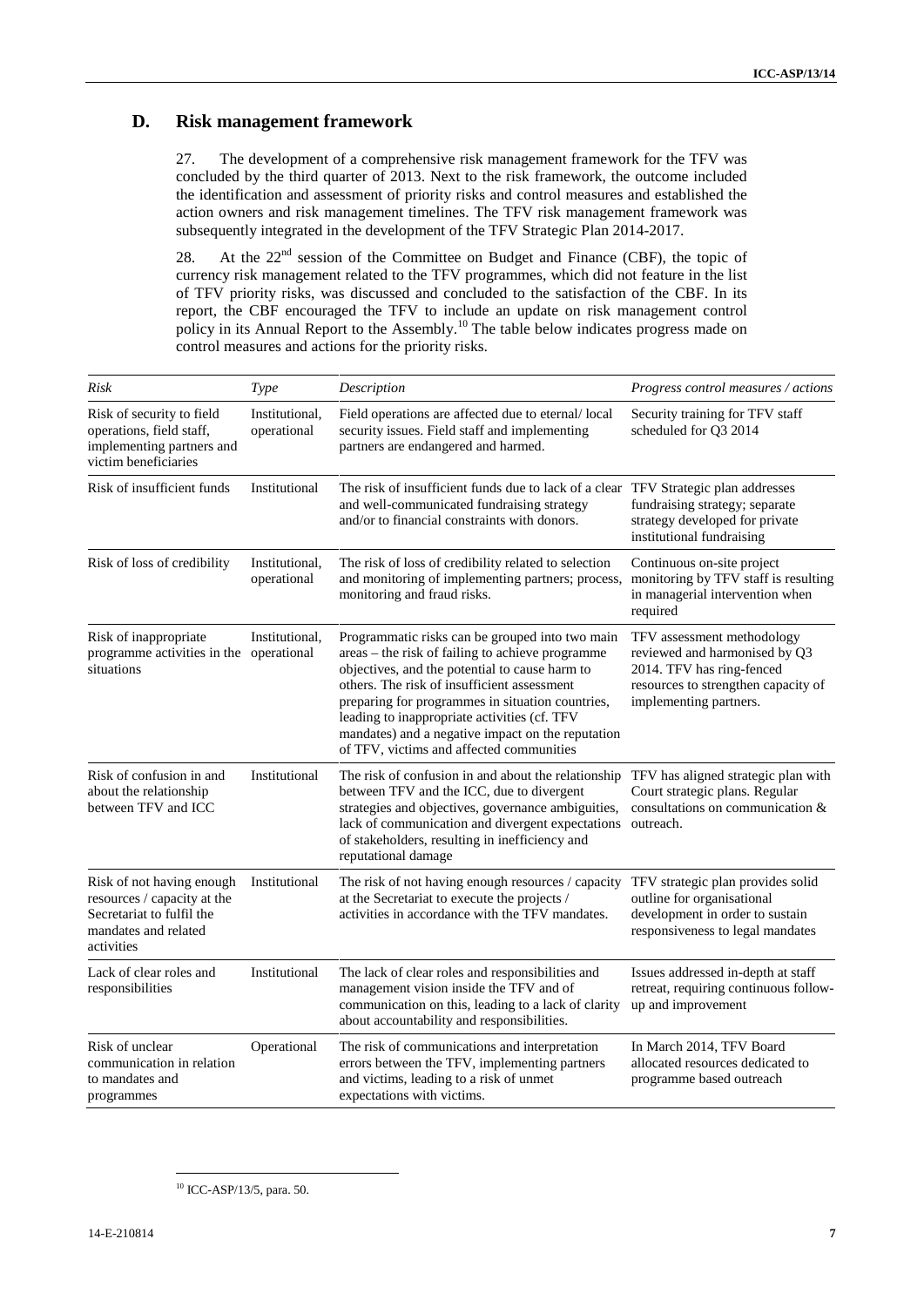### **E. Eleventh annual meeting of the Board of Directors**

29. The Board held its  $11<sup>th</sup>$  annual meeting in The Hague from March 18-20, 2014. The Board reviewed and approved the draft TFV strategic plan for the period 2014-2017, including the TFV risk management framework, with some adaptations to be made. The Board approved the draft 2015 budget for the TFV Secretariat, including new positions to ensure responsiveness to Court-ordered reparations orders and the expansion of activities under the assistance mandate, as well as to support fundraising and visibility with private institutional donors. The Board also approved the use of resources originating from voluntary contributions for programme extensions in Uganda and DRC during 2014-2015, with a total value of  $\bigoplus$ .8 million, as well as  $\bigoplus$ 75,000 for outsourcing project-related support activities, including building the capacity of implementing partners.

**E.** Eleventh annual meeting of the Board of Directors<br>
25 11: The board is the latter two maximizes in Table and the sheets is 32, 2016. The<br>
board reverse and approximate the sheet is the state is the sheet is 32, 2016. 30. The Board, acknowledging the German contribution of €900,000 earmarked for reparations, decided to raise the TFV reparations reserve with another €1 million, originating from unrestricted voluntary contributions, to a total volume of €3.6 million. The Board furthermore agreed on assessment missions under the assistance mandate to be carried out in Kenya and Cote d'Ivoire in 2014-2015, to maintain the financial reserve for the Central African Republic programme until at least the end of 2014, and to conduct a new assistance assessment mission in eastern DRC to identify programme gaps (location, types of harm, types of victims and intervention) and assess the needs of physical rehabilitation. The Board endorsed the external financial and management audit of the TFV projects in DRC planned for the second semester of 2014.

### **F. Assistance provided by the Registry**

31. In accordance with the annex to resolution ICC-ASP/1/Res.6 and with resolution ICC-ASP/3/Res.7, and mindful of the independence of the Board and the Secretariat, the Registrar provided such assistance as was necessary for the proper functioning of the Board and the Secretariat.

32. The assistance was provided, inter alia, by the Immediate Office of the Registrar, Budget and Finance, Legal Advisory Services Section, Public Information and Documentation, Court Interpretation and Translation, Field Operations, Security and Safety, General Services, Human Resources and the Information and Communication Technologies Section.

## **III. Financial Report**

### **A. Status of voluntary contributions**

33. In accordance with paragraph 11 of the annex to resolution ICC-ASP/1/Res.6, which states that all offered voluntary contributions, regardless of whether they were accepted or refused, should be reported annually to the Assembly, a list of voluntary contributions is contained in annex I to this report. The list includes the contributions received from States at  $\text{\textsterling}6,241,524.08$  and from institutions and individuals at  $\text{\textsterling}41,615.93$ ; in-kind and/or matching donations at the equivalent of  $\in \{96,839\}$  from implementing partner organizations from the period of 1 July 2013 – 31 March 2014; and interest income to the Fund of  $\epsilon$ 61,858.

### **B. Voluntary contributions and private donations to the Fund**

34. The Fund's Euro account showed a balance of €548,191; the US Dollar account had a balance of \$3,600.55. In addition, the Fund has a savings account of  $\epsilon$ 5,000,000 and a time deposit account of €4,503,071 as per 30 June 2014. The Secretariat manages the resources received from donors and reports on their use following the criteria described in the annex to resolution ICC-ASP/4/Res.3.<sup>11</sup> The Secretariat reports on earmarked contributions separately in most cases, as this information is required by some of the donors.

<sup>&</sup>lt;sup>11</sup> Official Records of the Assembly of States Parties to the Rome Statute of the International Criminal Court, *Fourth session, The Hague,* 2005 (ICC-ASP/4/32), part III.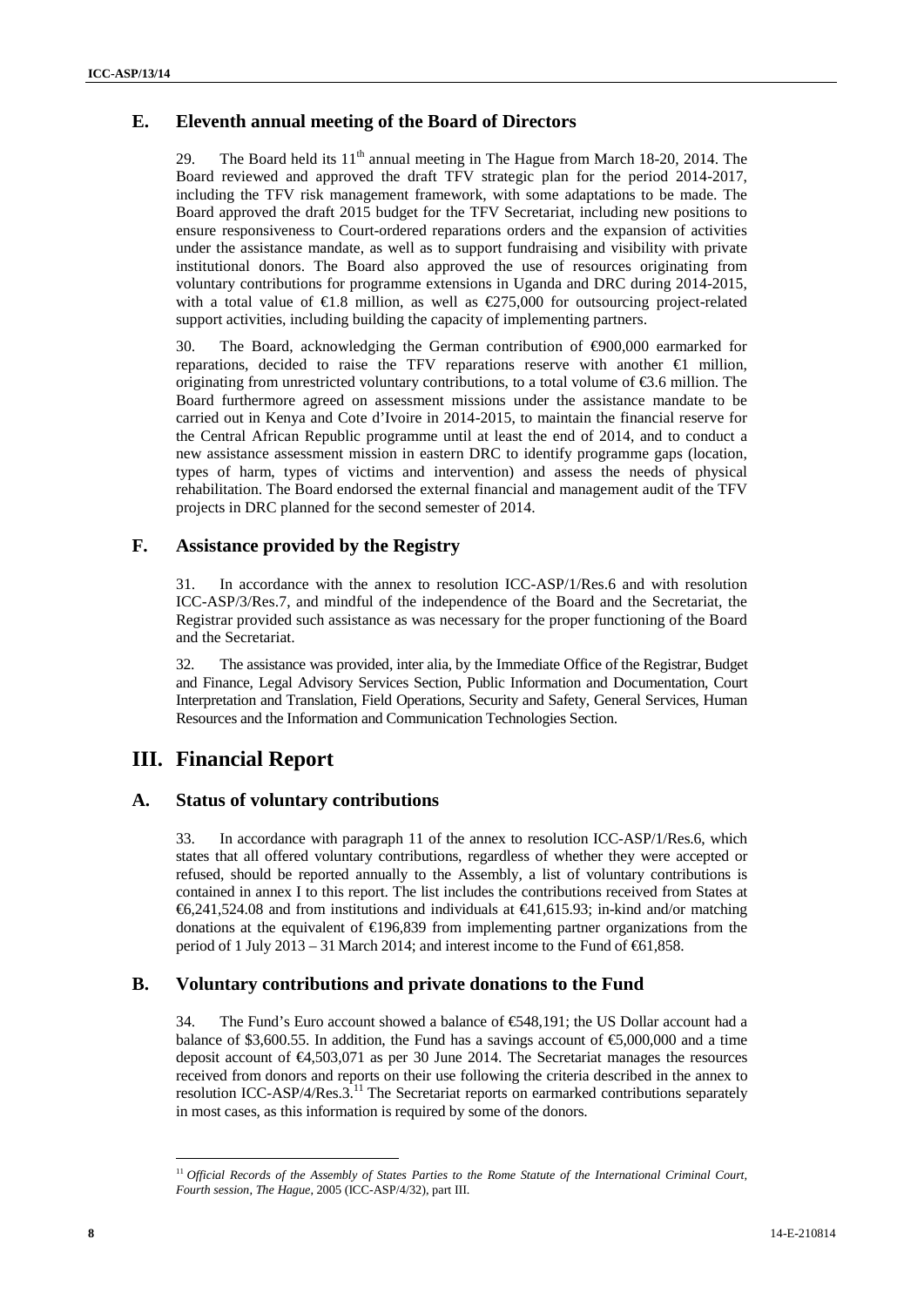35. Revenue from voluntary contributions has been on the rise in 2013 and the first half of 2014, with several States Parties making significant contributions. Sweden contributed over €1.3 million as the first instalment of a three-year agreement and Finland paid a second instalment of  $\epsilon 200,000$  as part of a four-year agreement. The Netherlands made a donation of €1 million unrestricted funding and Germany contributed €900,000, earmarked for the TFV's reparations reserve.

36. In May 2014, Prime Minister Shinzo Abe of Japan announced a first-time contribution to the TFV to an amount of around  $600,000$ , of which  $6400,000$  is earmarked for victims of sexual and gender based violence. At the Global Summit to End Sexual Violence in Conflict in June 2014, UK Foreign Secretary William Hague officially announced a new contribution of £1 million to the TFV. The latest contribution by the UK brings the volume of its contributions to the TFV earmarked for SGBV victims to a total of £1.8 million.

37. The need to address the effects of the pervasive and widespread practice of sexual violence in conflict, which are felt at the individual, family and community levels, has also been recognised by other donors to the TFV, many of whom have been earmarking their voluntary contributions to the TFV for SGBV victims amounting to  $\epsilon$  million, out of a total of close to  $\epsilon$ 19 million in total received to date.

38. At the end of 2013, the TFV engaged a consultant to advise on a strategy to strengthen the TFV's resource mobilisation by way of engaging with private institutional donors in the European and U.S. markets. A draft strategy, incorporated in the draft Strategic Plan 2014- 2017, was considered and approved by the Board in March. Accordingly, the TFV looks to strengthen the fundraising capacity of the Secretariat from 2015 onwards.

25. Revenue from volume contribution has been on the rise in 20.3 at the rise half of the rise in 20.4 at the rise in 20.4 at the rise in 20.4 at the rise in 20.4 at the rise in 20.4 at the rise in 20.4 at the rise in 20 39. The Board wishes to express its gratitude for the contributions received during the period covered by the present report, and urges States Parties and others to continue contributing to the Fund. The Board, mindful of the great symbolic value of States Parties contributing to the Fund's resources, is encouraging all States Parties to come to the support of the Fund, within the possibilities of their financial abilities. In the view of the Board, the broadest possible support within the Assembly will serve to strengthen the institutional position of the Fund as an indispensable and effective element of the Rome Statute, responsive to the rights and needs of victims of crimes within the jurisdiction of the Court. The Board wishes to reiterate its calls for earmarked contributions for SGBV victims and to strengthen the Fund's reparations reserve.

40. The transfer of fines and forfeitures from a convicted person as ordered by the Court for the purpose of reparations to victims is outside of the direct control of the Fund. Yet, the Fund does have an interest in its successful development. The Board calls upon the Court and States Parties to strengthen the Court's capacity to investigate and pursue the identification, freezing and seizure of assets for the purpose of reparations, and to intensify States Parties cooperation with the Court to this effect.

#### **C. External Audit 2013**

41. The French *Cour des Comptes (CdC)*, contracted by the Court to perform the external audit for both the ICC and the TFV, visited The Hague in June 2014. During their visit, the CdC verified and received the 2013 TFV Financial Statements as developed by the Court in conjunction with the TFV Secretariat. In the audit report on the Trust Fund for Victims Financial Statements for 2013, they auditors note that there are no findings and recommendations.

### **IV. Proposed budget for 2015 (MP VI)**

42. In accordance with resolution ICC-ASP/4/Res.3, the Board prepared the 2015 proposed budget for the Secretariat, as Major Programme VI in the Court's Budget, established pursuant to resolution ICC-ASP/3/Res.7. Pursuant to TFV Regulation 77(a), the Board submits the proposed budget for the Secretariat for review by the Committee on Budget and Finance.

43. The Board is fully aware of the constraints that the Court's budget continues to face. The Board also accepts the responsibility to ensure that the Secretariat is able to address the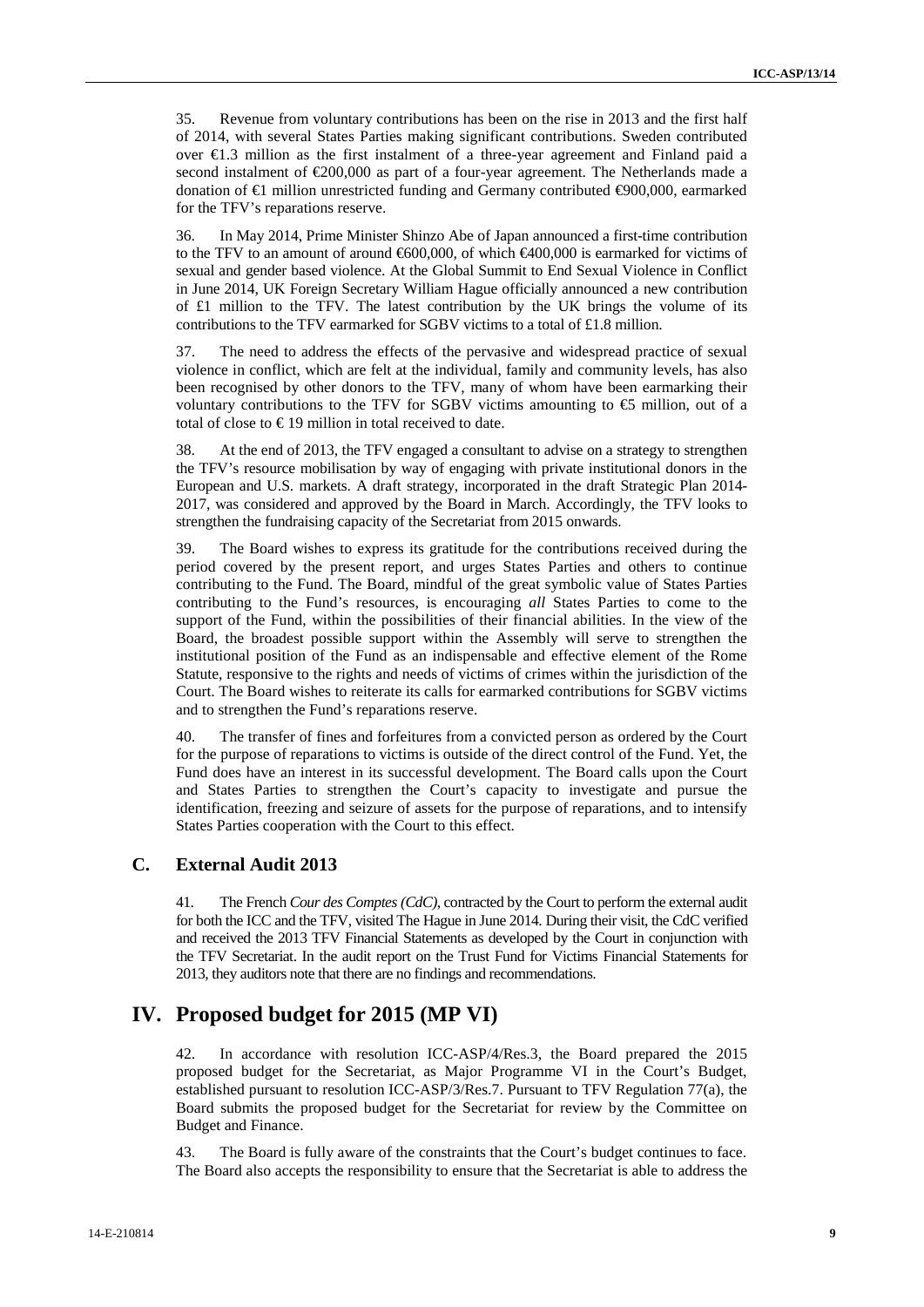foreseeable increased workload, considering the rise in the number of situations where the Fund will be active and, in particular, the implementation of Court-ordered reparations.

44. The TFV is proposing a budget for 2015 of  $\bigoplus$  9.93 million, with an increase of  $\bigoplus$  3.35 million, or 21.8 per cent compared to the 2014 approved budget.

45. Based on the TFV Strategic Plan 2014-2017, about which the States Parties were consulted in May 2014, the two main priorities of the Fund in 2015 are:

- **Internalis increased workload, considering the rise in the masker of visualisms where the best volt in consensus the masker of tance with the masker of tance with the second of the second of the second of the second of t** (a) Strengthening the delivery capacity of the TFV Secretariat and its implementing partners, in order to be able: to respond to Court-ordered reparations orders, as they are anticipated in the Lubanga and Katanga cases; to implement the recommendations provided by the external evaluation carried out in 2013 for the current assistance programmes in the DRC and northern Uganda; and to start assistance mandate activities in additional ICC situation countries (i.e. Central African Republic, Kenya, Cote d'Ivoire), should operational circumstances and the security situation permit this. New requirements include a new P-3 established Programme Coordinator position, based in the Bunia Field Office (DRC) and additional Field Programme Assistants on GTA contracts; and
	- (b) Strengthening the capacity of the TFV in the area of fundraising, especially in regard of private institutional donors. This requires a new GTA post of a P-3 Fundraising  $\&$ Visibility Officer, based in The Hague.

46. The level of the Funds' approved budget for 2014 was maintained at the same level as the approved budget for 2013. While the budget proposal for 2015 contains an increase in staffing costs as a result of the above priorities, the TFV is proposing a reduction in non staffing costs compared to the 2014 budget. The TFV has decided to finance certain programme related activities, which will be outsourced to third parties, with the use of resources originating from voluntary contributions, thus further unburdening the proposed budget with an amount of  $\text{\textsterling}275,000$ .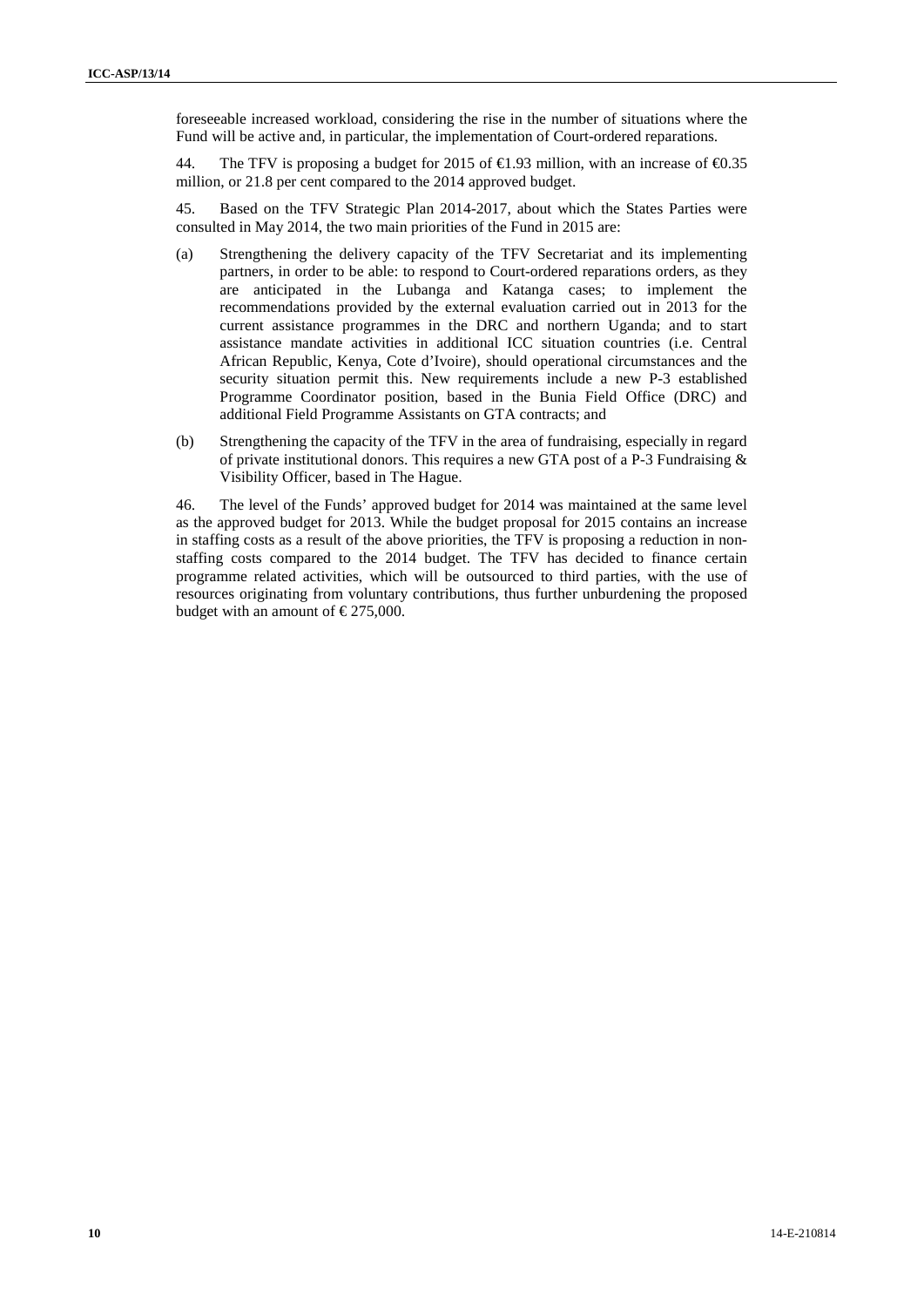## **Annex I**

### **A. Voluntary contributions received by the Trust Fund for Victims**

|             |                                                   | Voluntary contributions received by the Trust Fund for Victims                                                                                               |                        |
|-------------|---------------------------------------------------|--------------------------------------------------------------------------------------------------------------------------------------------------------------|------------------------|
|             |                                                   | The Fund received the following voluntary contributions from States during the<br>period from 1 July 2013 to 30 June 2014:                                   |                        |
|             | <b>Contribution from States</b>                   |                                                                                                                                                              | $Euros$ ( $\epsilon$ ) |
|             | Andorra                                           |                                                                                                                                                              | 9,978.00               |
|             | Australia                                         |                                                                                                                                                              | 136,400.00             |
|             | Czech Republic                                    |                                                                                                                                                              | 3,620.96               |
|             | Estonia                                           |                                                                                                                                                              | 35,000.00              |
|             | Finland                                           |                                                                                                                                                              | 326,145.00             |
|             | Germany                                           |                                                                                                                                                              | 900,000.00             |
|             | Hungary                                           |                                                                                                                                                              | 10,000.00              |
|             | Ireland                                           |                                                                                                                                                              | 50,000.00              |
|             | Italy                                             |                                                                                                                                                              | 40,000.00              |
|             | Japan                                             |                                                                                                                                                              | 548,568.00             |
|             | Latvia                                            |                                                                                                                                                              | 7,359.98               |
|             | Liechtenstein                                     |                                                                                                                                                              | 16,224.18              |
|             | Poland                                            |                                                                                                                                                              | 30,000.00              |
|             | Republic of Korea                                 |                                                                                                                                                              | 34,959.89              |
|             | Slovenia                                          |                                                                                                                                                              | 15,000.00              |
|             | Spain                                             |                                                                                                                                                              | 30,000.00              |
|             | Sweden                                            |                                                                                                                                                              | 1,344,168.07           |
|             | Switzerland                                       |                                                                                                                                                              | 100,000.00             |
|             | The Netherlands                                   |                                                                                                                                                              | 1,025,000.00           |
|             | <b>United Kingdom</b>                             |                                                                                                                                                              | 1,579,100.00           |
|             |                                                   | <b>Total States' contributions</b>                                                                                                                           | 6,241,524.08           |
|             |                                                   | In addition to the above-mentioned contributions from States, the Fund received<br>during the period from 1 July 2013 to 30 June 2014:                       |                        |
|             | (a)                                               | $\bigoplus$ 1,615.93 in cash contributions from individuals and institutions;                                                                                |                        |
|             | (b)                                               | $\bigoplus$ 96,839 in-kind and/or matching donations from implementing partners from the<br>period of 1 July 2013 - 31 March 2014 (details in annex II); and |                        |
|             | (c)                                               | €61,858 interest income.                                                                                                                                     |                        |
| <b>B.</b>   |                                                   | List of voluntary contributions per bank accounts                                                                                                            |                        |
|             | ABN AMRO (in €                                    |                                                                                                                                                              |                        |
|             | <b>Bank Name:</b><br>Currency:<br>IBAN:<br>Swift: | <b>ABN AMRO</b><br>Account Holder: Trust Fund for Victims<br>Euro $(\oplus$<br>NL54ABNA0538465115<br>ABNANL2A                                                |                        |
|             |                                                   |                                                                                                                                                              |                        |
| 14-E-210814 |                                                   |                                                                                                                                                              |                        |
|             |                                                   |                                                                                                                                                              |                        |

- (a)  $\bigoplus$  41,615.93 in cash contributions from individuals and institutions;
- (b) €196,839 in-kind and/or matching donations from implementing partners from the period of 1 July 2013 – 31 March 2014 (details in annex II); and
- (c)  $\qquad \textcircled{6}1.858$  interest income.

### **B. List of voluntary contributions per bank accounts**

### **1. ABN AMRO (in €)**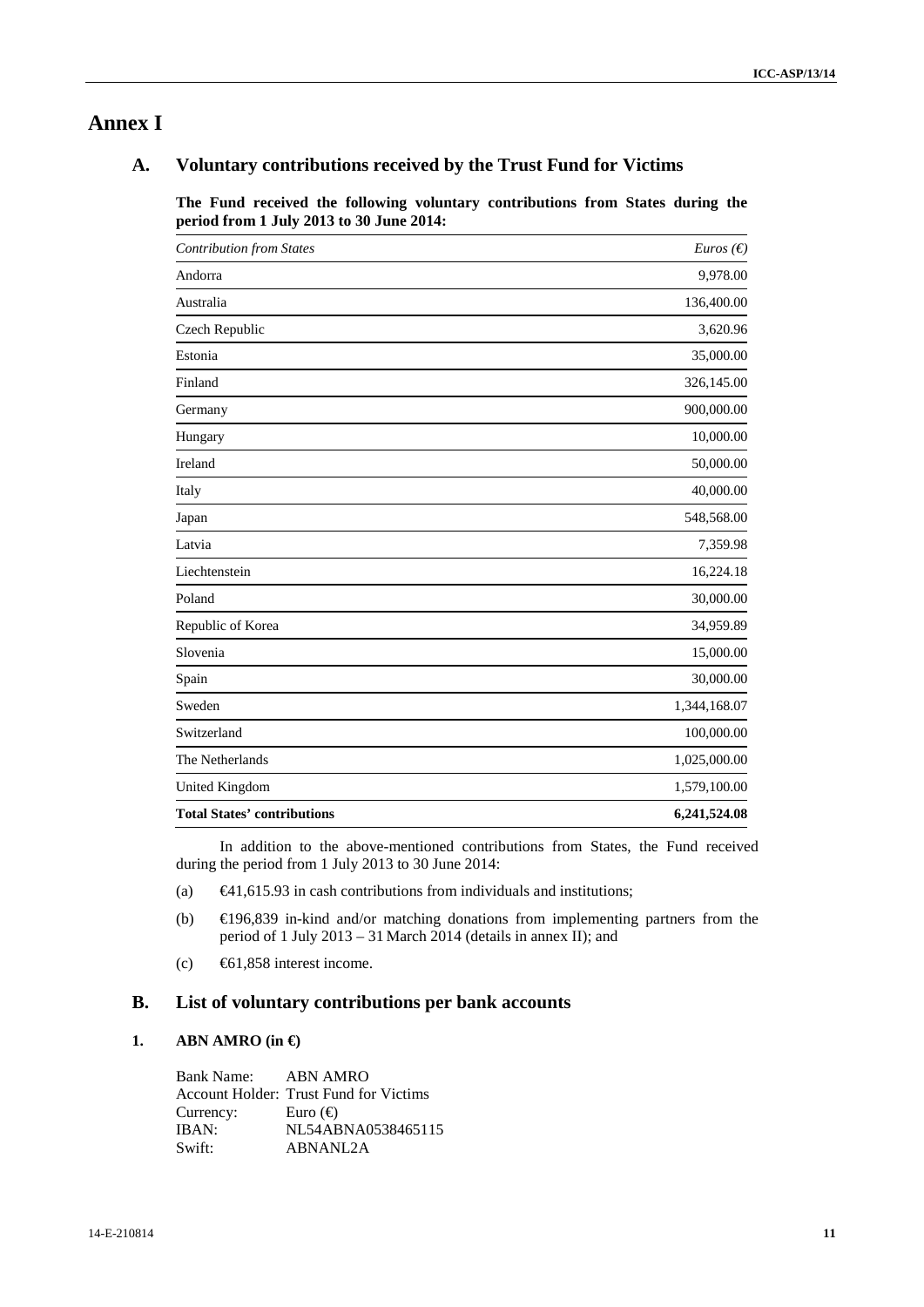| Details                                          | $Euros$ ( $\in$ ) |
|--------------------------------------------------|-------------------|
| Opening balance                                  | 579,705.75        |
| Contributions from individuals and institutions* | 41,615.93         |
| <b>Contributions from States</b>                 | 6,241,524.08      |
| Grant / project payments                         | (1,362,937.05)    |
| Refund unused project funds                      | (0.00)            |
| Transfer from checking to savings account        | (5,150,000)       |
| Transfer from checking to time deposit account   | (4,500,000)       |
| Transfer from savings to checking account        | 4,4679,690        |
| Interest income                                  | 61,858            |
| Bank charges                                     | 0.00              |
| <b>Balance as at 30 June 2014</b>                | 548,191           |

## **Bank details, including contributions received, from 1 July 2013 to 30 June 2014**

|                                                                                       | $Euros$ ( $\epsilon$ ) |  |
|---------------------------------------------------------------------------------------|------------------------|--|
| Opening balance                                                                       | 579,705.75             |  |
| Contributions from individuals and institutions*                                      | 41,615.93              |  |
| Contributions from States                                                             | 6,241,524.08           |  |
| Grant / project payments                                                              | (1,362,937.05)         |  |
| Refund unused project funds                                                           | (0.00)                 |  |
| Transfer from checking to savings account                                             | (5,150,000)            |  |
| Transfer from checking to time deposit account                                        | (4,500,000)            |  |
| Transfer from savings to checking account                                             | 4,4679,690             |  |
| Interest income                                                                       | 61,858                 |  |
| <b>Bank</b> charges                                                                   | 0.00                   |  |
| Balance as at 30 June 2014                                                            | 548,191                |  |
| *Please note that the balance of the PayPal account as at 30 June 2014 shows €346.51. |                        |  |
| Contributions from individuals and institutions by month                              | $Euros$ ( $\epsilon$ ) |  |
| <b>July 2013</b>                                                                      | 350.00                 |  |
| August 2013                                                                           | 330.00                 |  |
| September 2013                                                                        | 105.00                 |  |
| October 2013                                                                          | 330.00                 |  |
| November 2013                                                                         | $0.00\,$               |  |
| December 2013                                                                         | 36,570.00              |  |
| January 2014                                                                          | 2605.00                |  |
| February 2014                                                                         | 205.00                 |  |
| March 2014                                                                            | 55.00                  |  |
| April 2014                                                                            | 500.00                 |  |
| May 2014                                                                              | 110.00                 |  |
| June $2014$                                                                           | 455.00                 |  |
| <b>Total</b>                                                                          | 41,615.93              |  |
| Contributions from States by month                                                    | $Euros$ ( $\epsilon$ ) |  |
| <b>July 2013</b>                                                                      | 50,000.00              |  |
| August 2013                                                                           | $0.00\,$               |  |
| September 2013                                                                        | $0.00\,$               |  |
| October 2013                                                                          | 9,978.00               |  |
| November 2013                                                                         | 1,432,245.61           |  |
| December 2013                                                                         | 2,402,085.83           |  |
| January 2014                                                                          | 390,600.00             |  |
| February 2014                                                                         | $0.00\,$               |  |
| March 2014                                                                            | 1,767,068.00           |  |
| April 2014                                                                            | 8,146.64               |  |
| May 2014                                                                              | $0.00\,$               |  |
| June 2014                                                                             | 181,400.00             |  |
| <b>Total</b>                                                                          | 6,241,524.08           |  |

| Contributions from States by month | <i>Euros</i> $(\epsilon)$ |
|------------------------------------|---------------------------|
| July 2013                          | 50,000.00                 |
| August 2013                        | 0.00                      |
| September 2013                     | 0.00                      |
| October 2013                       | 9,978.00                  |
| November 2013                      | 1,432,245.61              |
| December 2013                      | 2,402,085.83              |
| January 2014                       | 390,600.00                |
| February 2014                      | 0.00                      |
| March 2014                         | 1,767,068.00              |
| April 2014                         | 8,146.64                  |
| May 2014                           | 0.00                      |
| June 2014                          | 181,400.00                |
| <b>Total</b>                       | 6,241,524.08              |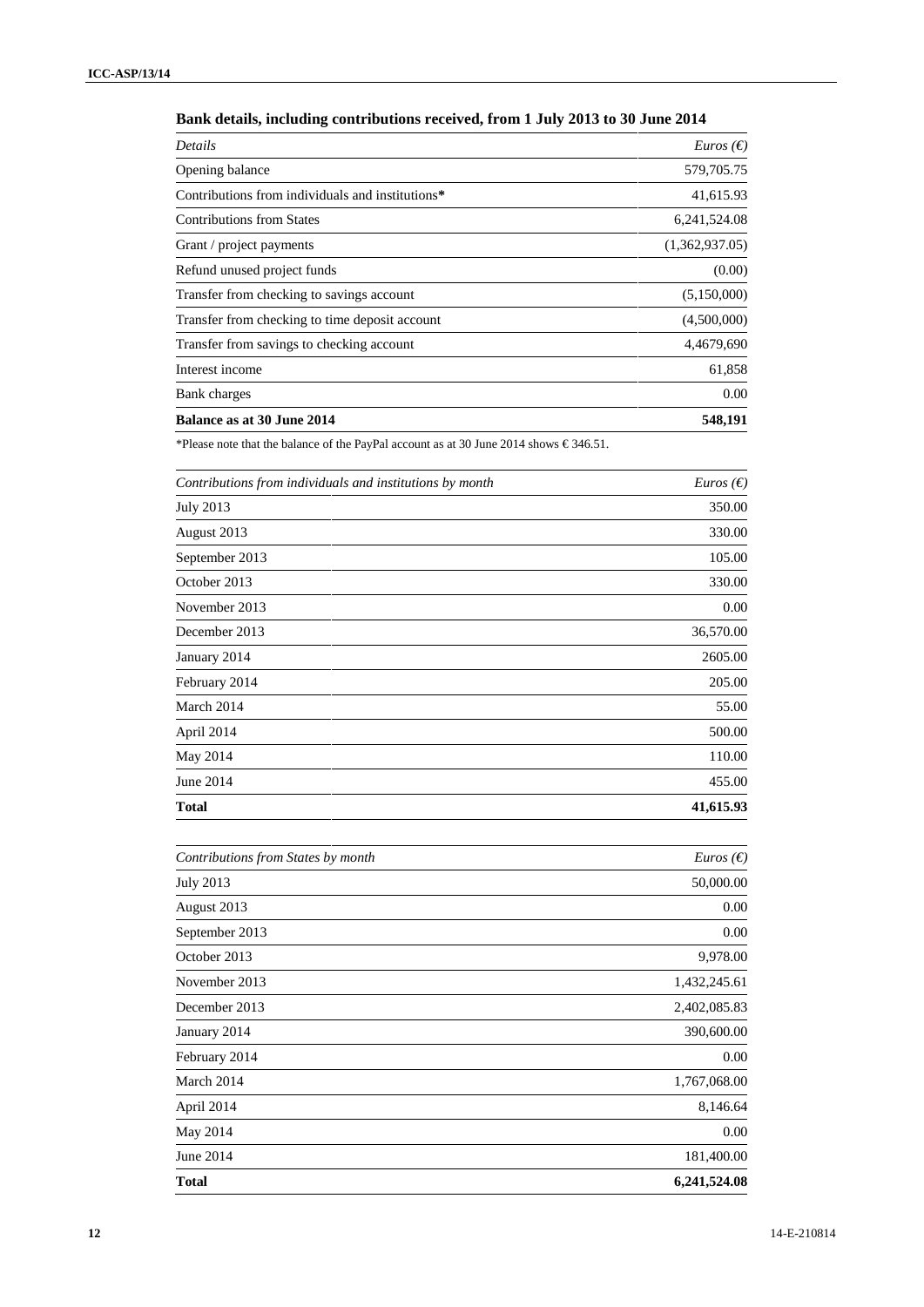### **2. ABN AMRO (in €)**

| Bank Name:                   | ABN AMRO                                                            |
|------------------------------|---------------------------------------------------------------------|
|                              | Account Holder: Trust Fund for Victims Business Top Deposit Account |
| Currency: Euro $(\epsilon)$  |                                                                     |
| Account Number: 40.62.65.615 |                                                                     |

#### **Bank details, including bank transfers from 1 July 2013 to 30 June 2014:**

| <b>Details</b>                            | <i>Euros</i> ( $\epsilon$ ) |
|-------------------------------------------|-----------------------------|
| Opening balance                           | 4,529,690                   |
| Transfer from checking to savings account | (9,650,000)                 |
| Transfer from savings to checking account | 4, 679, 690                 |
| <b>Balance as at 30 June 2014</b>         | 5,000,000                   |

#### **3. Rabobank (in €)\***

| Bank Name:              | Rabobank                                                    |
|-------------------------|-------------------------------------------------------------|
|                         | Account Holder: Trust Fund for Victims Time Deposit Account |
| Currency: $EUR(\theta)$ |                                                             |
|                         | Account Number: NL21RABO1012 317285                         |

#### **Bank details, including bank transfers from 1 July 2013 to 30 June 2014:**

| <b>Balance as at 30 June 2014</b> | 4,503,071.25                |
|-----------------------------------|-----------------------------|
| Interest income*                  | 3,071.25                    |
| Opening balance                   | 4,500,000                   |
| Details                           | <i>Euros</i> ( $\epsilon$ ) |

### **4. ABN AMRO (in US\$)**

| Bank Name: ABN AMRO |                                        |
|---------------------|----------------------------------------|
|                     | Account Holder: Trust Fund for Victims |
| Currency:           | USD (US\$)                             |
| IBAN:               | NL87ABNA0538621176                     |
| Swift:              | ABNANI 2A                              |

### **Bank details, including contributions received, from 1 July 2013 to 30 June 2014**

|    | <b>Bank Name:</b>                                            | <b>ABN AMRO</b>                                                                                                   |                           |
|----|--------------------------------------------------------------|-------------------------------------------------------------------------------------------------------------------|---------------------------|
|    | Account Holder:<br>Currency:<br>Account Number: 40.62.65.615 | Trust Fund for Victims Business Top Deposit Account<br>Euro $(\oplus)$                                            |                           |
|    |                                                              | Bank details, including bank transfers from 1 July 2013 to 30 June 2014:                                          |                           |
|    | Details                                                      |                                                                                                                   | $Euros$ ( $\epsilon$ )    |
|    | Opening balance                                              |                                                                                                                   | 4,529,690                 |
|    |                                                              | Transfer from checking to savings account                                                                         | (9,650,000)               |
|    |                                                              | Transfer from savings to checking account                                                                         | 4,679,690                 |
|    | Balance as at 30 June 2014                                   |                                                                                                                   | 5,000,000                 |
| 3. | Rabobank (in $\Theta^*$                                      |                                                                                                                   |                           |
|    | <b>Bank Name:</b><br>Account Holder:<br>Currency:            | Rabobank<br>Trust Fund for Victims Time Deposit Account<br>EUR $\in$<br>Account Number: NL21RABO1012 317285       |                           |
|    |                                                              | Bank details, including bank transfers from 1 July 2013 to 30 June 2014:                                          |                           |
|    |                                                              |                                                                                                                   | <i>Euros</i> $(\epsilon)$ |
|    | Details                                                      |                                                                                                                   |                           |
|    | Opening balance                                              |                                                                                                                   | 4,500,000                 |
|    | Interest income*                                             |                                                                                                                   | 3,071.25                  |
|    | Balance as at 30 June 2014                                   |                                                                                                                   | 4,503,071.25              |
|    |                                                              | * This time deposit account was opened for 3 months from 25 April 2014 until 25 July 2014 and the stated interest |                           |
|    | income reflects this period.                                 |                                                                                                                   |                           |
|    | <b>ABN AMRO (in US\$)</b>                                    |                                                                                                                   |                           |
|    | <b>Bank Name:</b>                                            | <b>ABN AMRO</b>                                                                                                   |                           |
|    | Currency:                                                    | Account Holder: Trust Fund for Victims<br>USD (USS)                                                               |                           |
|    | IBAN:                                                        | NL87ABNA0538621176                                                                                                |                           |
| 4. | Swift:                                                       | ABNANL2A                                                                                                          |                           |
|    |                                                              | Bank details, including contributions received, from 1 July 2013 to 30 June 2014                                  |                           |
|    | Details                                                      |                                                                                                                   | US\$                      |
|    | Opening balance                                              |                                                                                                                   | 71,950.55                 |
|    |                                                              | Contributions from individuals and institutions                                                                   | $0.00\,$                  |
|    | <b>Contributions from States</b>                             |                                                                                                                   | 57,500.00                 |
|    | Grant / project payments                                     |                                                                                                                   | (125, 850.00)             |
|    | Refund unused project funds                                  |                                                                                                                   | 0.00                      |
|    | Interest income                                              |                                                                                                                   | 0.00                      |
|    | <b>Bank</b> charges                                          |                                                                                                                   | $0.00\,$                  |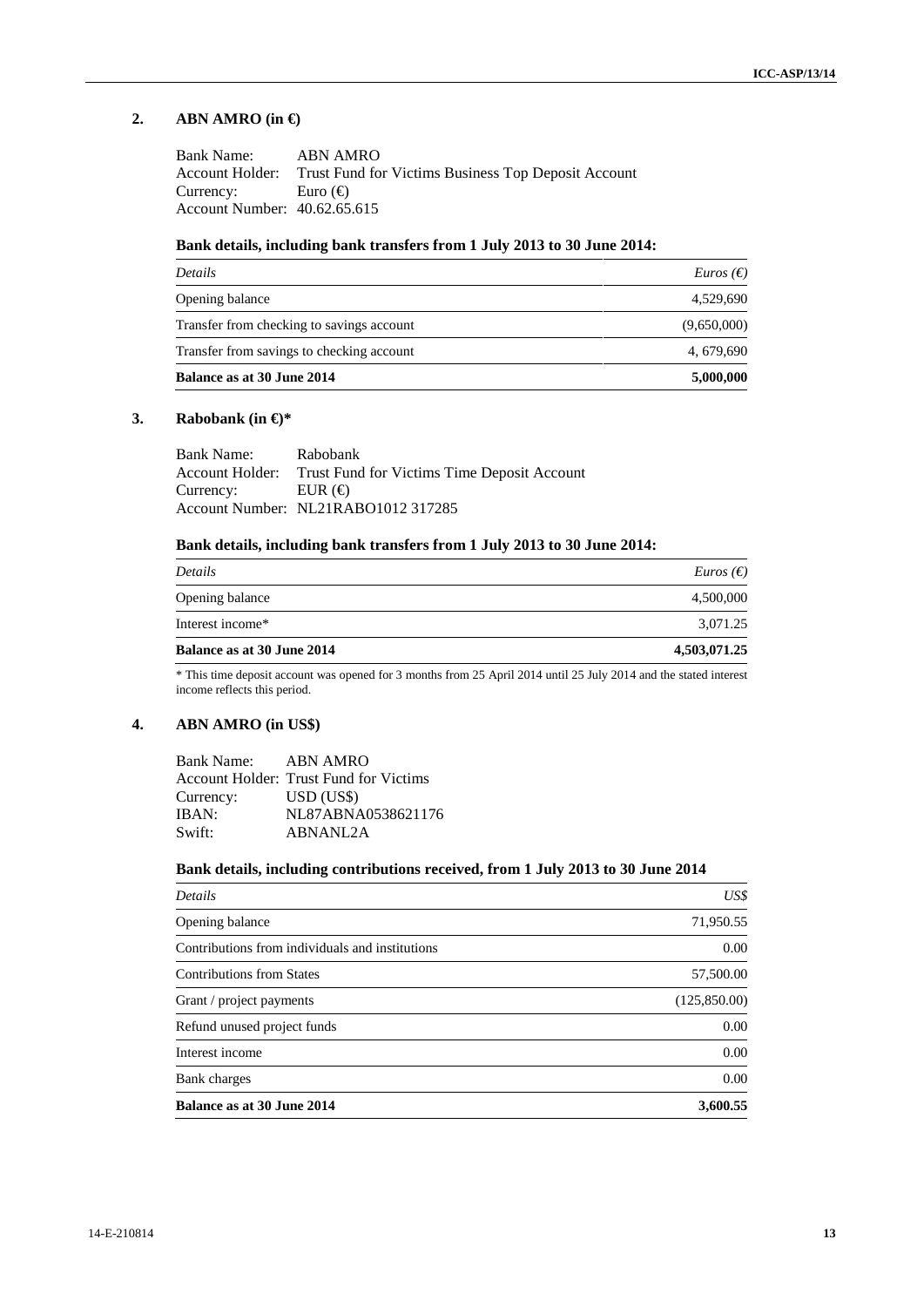| July 2013                          | <b>US Dollars (US\$)</b> |
|------------------------------------|--------------------------|
|                                    | $0.00\,$                 |
| August 2013                        | $0.00\,$                 |
| September 2013                     | $0.00\,$                 |
| October 2013                       | $0.00\,$                 |
| November 2013                      | $0.00\,$                 |
| December 2013                      | $0.00\,$                 |
| January 2014                       | $0.00\,$                 |
| February 2014                      | $0.00\,$                 |
| March 2014                         | $0.00\,$                 |
| April 2014                         | $0.00\,$                 |
| May 2014                           | $0.00\,$                 |
| June 2014                          | $0.00\,$                 |
| <b>Total</b>                       | $\boldsymbol{0.00}$      |
|                                    |                          |
| Contributions from States by month | <b>US Dollars (US\$)</b> |
| July 2013                          | $0.00\,$                 |
| August 2013                        | $0.00\,$                 |
| September 2013                     | $0.00\,$                 |
| October 2013                       | $0.00\,$                 |
| November 2013                      | $0.00\,$                 |
| December 2013                      | 57,500.00                |
| January 2014                       | $0.00\,$                 |
| February 2014                      | $0.00\,$                 |
| March 2014                         | $0.00\,$                 |
| April 2014                         | $0.00\,$                 |
| May 2014                           | $0.00\,$                 |
| June 2014                          | $0.00\,$                 |
| <b>Total</b>                       | 57,500.00                |

| 0.00      |
|-----------|
|           |
| 0.00      |
| 0.00      |
| 0.00      |
| 0.00      |
| 57,500.00 |
| 0.00      |
| 0.00      |
| 0.00      |
| 0.00      |
| 0.00      |
| 0.00      |
| 57,500.00 |
|           |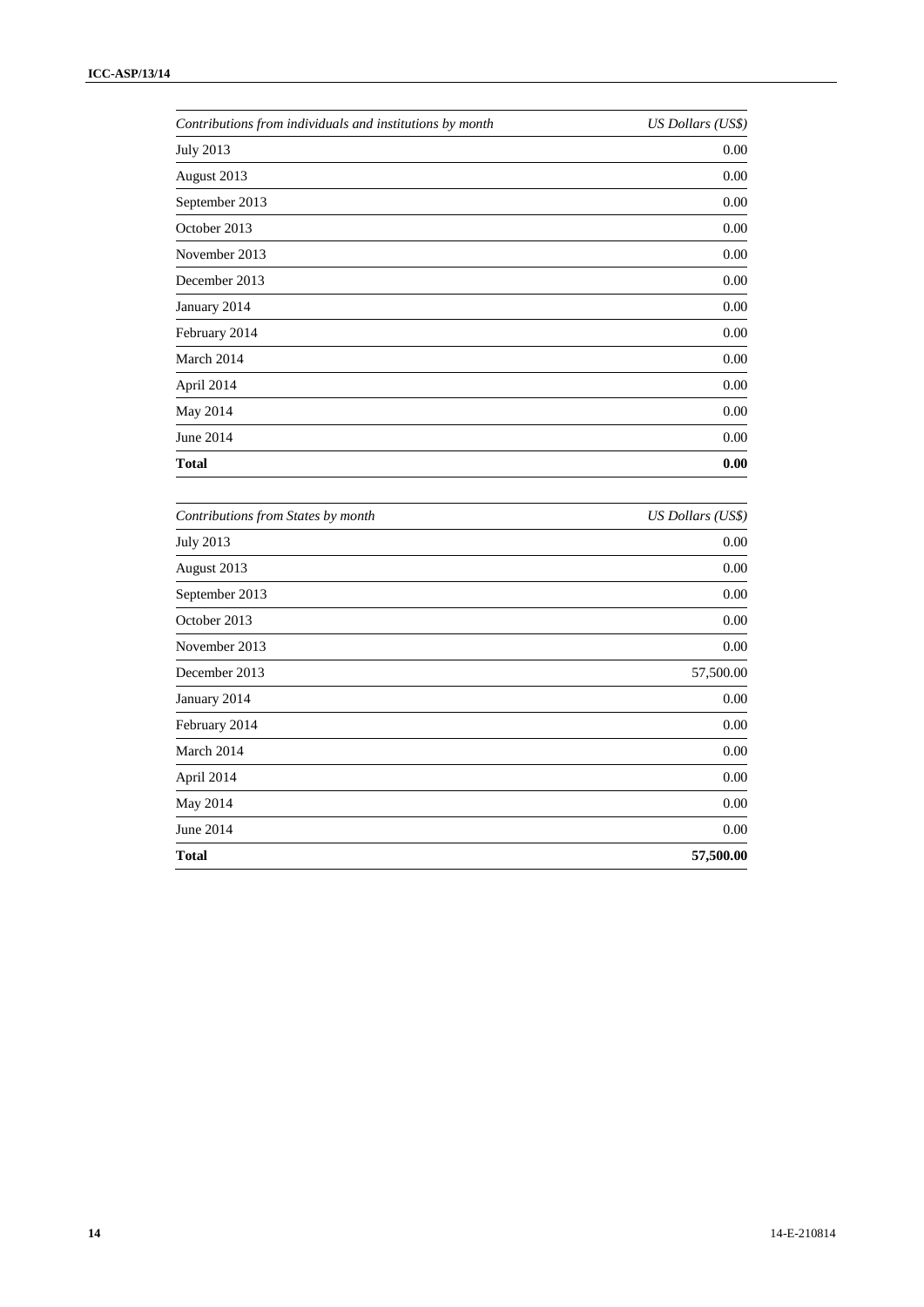### **Annex II**

### **Assistance projects during the period 1 July 2013 to 30 June 2014**

#### **Northern Uganda**

*Project(s):* TFV/UG/2007/R1/14(c)

**Amere II**<br>Assistance projects during the period 1 July 2013 to 30 June 2014<br>
Newthern Ugants and Transmitted Mathematical Newton Victorical Control of the forms A-Strain and<br>
region of Transmitted Mathematical Newton Uga *Project title:* Treating the Mental Health Needs of Ugandan Victims of War Crimes: A Service and Capacity Building Approach

*Budget*: UGX 1,863,924,518 and \$200,000

*Matching funds by implementing partner:* €39,908\*

*Duration:* October 2009 – November 2014

*Type of victim and intervention:* Psychological rehabilitation for victimized communities by addressing their mental health needs.

*Project(s):* TFV/UG/2007/R1/018, TFV/UG/2007/R2/042

*Project title:* Capacity Building, Advocacy and Medical Rehabilitation of Northern Uganda's Victims of War

*Budget:* €547,690

*Matching funds by implementing partner:* €16,998\*

*Duration:* November 2008 – November 2014

*Type of victim and intervention:* Physical (provision of orthotics and prosthetics) and psychological rehabilitations, material support for physically disabled victims of war.

*Project(s):* TFV/UG/2007/R2/040 – *Project closed*

*Project title:* Awareness and Response to Sexual Gender-Based Violence Among the War-Affected Population of Pader and Agago Districts, Northern Uganda

*Budget:* €455,000

*Matching funds by implementing partner:* €26,214\*

*Duration:* November 2008 – January 2014

*Type of victim and intervention:* Psychological rehabilitation and material support for war-affected youth and women.

*Project(s):* TFV/UG/2007/R1/016\*\*

*Project title:* Integrated Physical and Psychological Rehabilitations Assistance to War Victims in Northern Uganda

*Budget:* €60,000

*Matching funds by implementing partner:* n/a

*Duration:* 12 months – pending signature of contract

*Type of victim and intervention:* Physical, psychological rehabilitation, material support

*Project(s):* TFV/UG/2007/R1/014(a)\*\*

*Project title:* Integrated Physical and Psychological Rehabilitation Support to Victims

*Budget:* €60,000

*Matching funds by implementing partner:* n/a

*Duration:* 12 months – pending signature of contract

*Type of victim and intervention:* Physical and psychological rehabilitation for victimized communities focusing on girls/ women victims of sexual violence and former child soldiers.

*Project(s):* TFV/UG/2007/R1/014(b)\*\*

*Project title:* Health and Dignity Restoration of War Victims in Northern Uganda

*Budget:* €60,000

*Matching funds by implementing partner:* n/a

*Duration:* 12 months – pending signature of the contract

*Type of victim and intervention:* Physical and psychological rehabilitations for sexual violence victims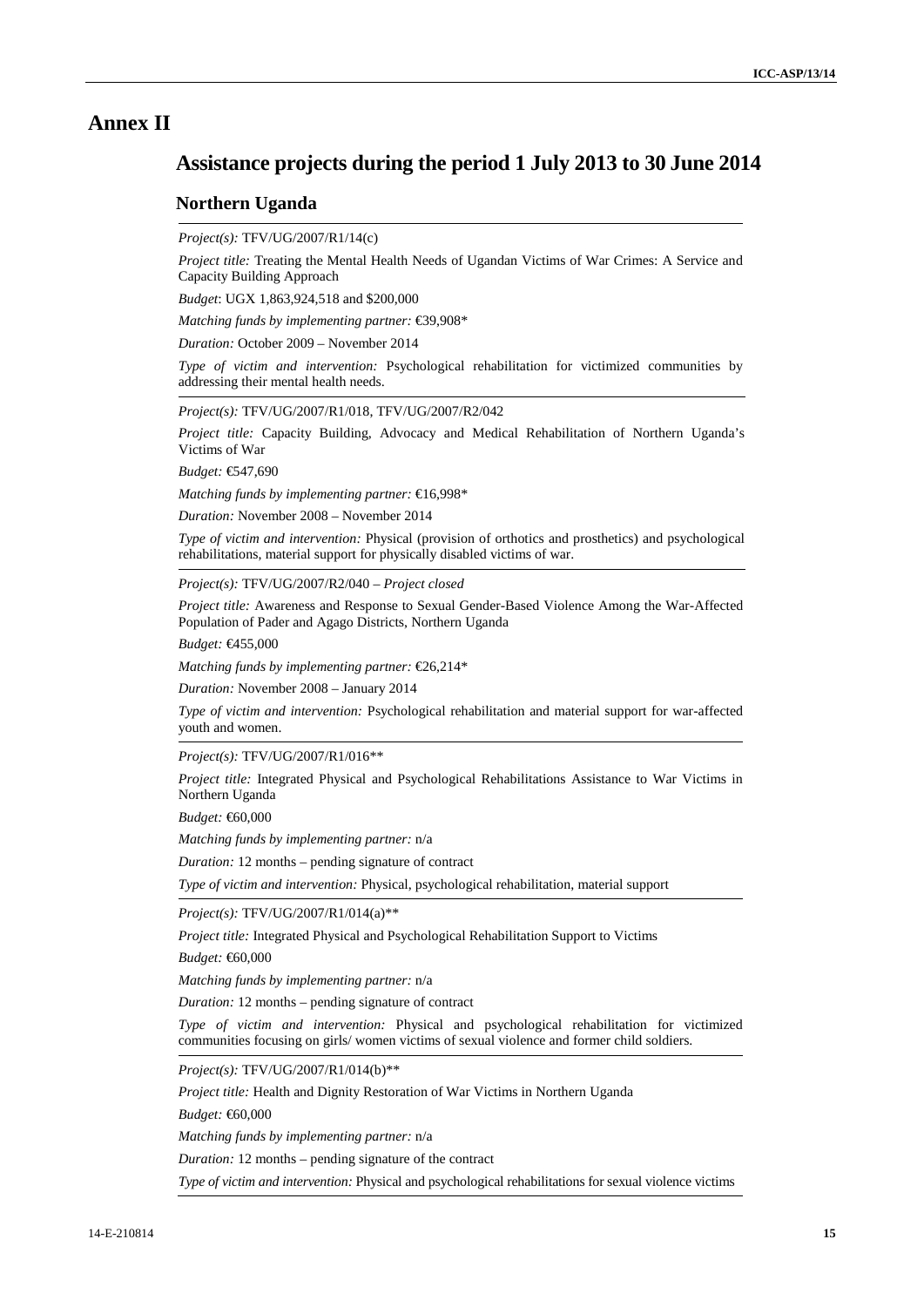*Project(s):* TFV/UG/2007/R1/023\*\*

*Project title:* Centre for Expertise in Psychosocial Well-being of War Affected Children

*Budget:* €0,000

*Matching funds by implementing partner:* n/a

*Duration:* 12 months – pending signature of the contract

**Fragments:** The Ville 200783, 1121<sup>1</sup><br>  $\Phi_{\text{GPE}}$  in the Fragments Constraint Willshein of We African Chine<br>
Fragments: Constant for Fragments parameters in the stationary and the stationary and the stationary of the st *Type of victim and intervention:* Psychological rehabilitation for war-affected children and their communities with special focus on former child-soldiers, inmates of Lira prison, and children suffering both from physical wounds and mental health problems.

*Project(s):* TFV/UG/2007/R1/035\*\*

*Project title:* Comprehensive Medical and Psychological Support for the War Victims

*Budget:* €50,000

*Matching funds by implementing partner:* n/a

*Duration:* 12 months – pending signature of the contract

*Type of victim and intervention:* Physical and psychological rehabilitations for victimized communities.

*Project(s):* TFV/UG/2007/R2/041\*\*

*Project title:* Integrated Physical and Psychosocial Rehabilitation Assistance for Victims in Northern Uganda *Budget:* €60,000

*Matching funds by implementing partner:* n/a

*Duration:* 12 months – pending signature of the contract

*Type of victim and intervention:* Physical and psychological rehabilitations for war-affected communities.

Note: The budget stated in the above tables corresponds to the total amount approved for the whole project duration through the end of the current contract.

\* The matching funds cover only the period from 1 July 2013 to 31 March 2014. The exchange rate for June 2014  $(1 \text{ EUR} = 0.735 \text{USD} \text{ and } 2,550 \text{ UGX})$  was used to calculate the values.

\*\* The Procurement process for these projects was completed during the reporting period and the implementation is expected to start in the 3rd quarter of 2014.

#### **Democratic Republic of the Congo**

*Project(s):* TFV/DRC/2007/R1/001, TFV/DRC/2007/R1/031, TFV/DRC/2007/R2/036

*Project title:* Renforcement des capacités des survivants des violences sexuelles et leurs communautés

*Budget:* \$750,000

*Matching funds by implementing partner:* €15,772\*

*Duration:* December 2009 – September 2014

*Type of victim and intervention:* Medical referral, psychological rehabilitation, and socio-economic rehabilitation for sexual violence victims and their communities.

*Project(s):* TFV/DRC/2007/R1/004; TFV/DRC/2007/R2/027

*Project title:* Caravane de la Paix dans les territoires d'Irumu, Djugu, Mahagi et Aru

*Budget*: \$1,417,960

*Matching funds by implementing partner:* €5,953\*

*Duration:* November 2008- September 2014

*Type of victim and intervention:* Medical referral, psychological rehabilitation, and material support assistance for communities victimized by war.

*Project(s):* TFV/DRC/2007/R1/019

*Project title:* A l'école de la paix

*Budget:* \$969,564

*Matching funds by implementing partner:* €14,700\*

*Duration:* November 2008 – August 2015

*Type of victim and intervention:* Psychological rehabilitation through peace and reconciliation activities focusing on children victims of violence associated with armed forces, child mothers, and vulnerable children affected by the conflict.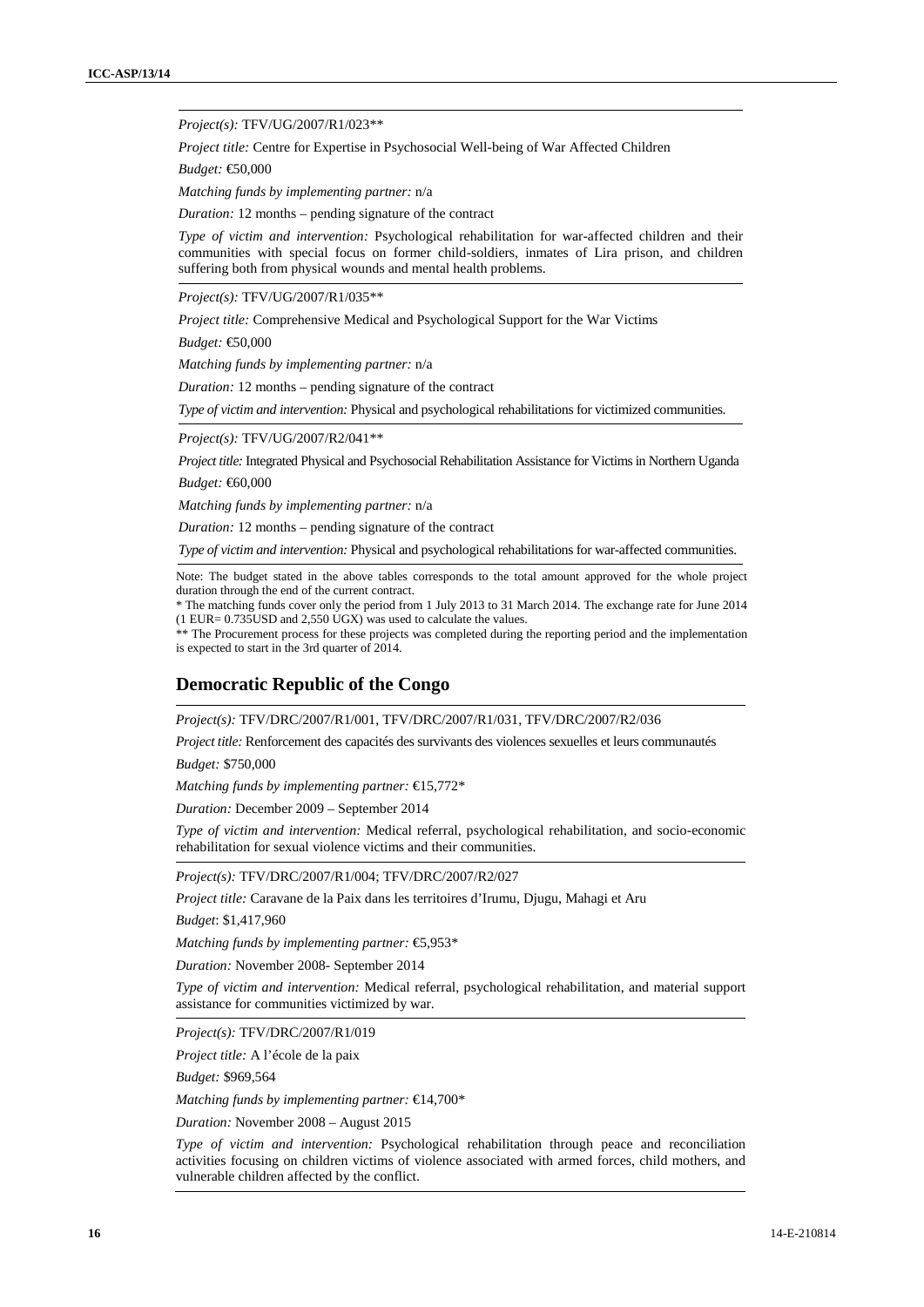#### *Project(s):* TFV/DRC/2007/R1/021

*Project title:* Projet de Réinsertion Socio-économique des victimes des violences sexuelles dues à la guerre

*Budget:* \$1,175,474

*Matching funds by implementing partner:* €13,373\*

*Duration:* November 2008 – August 2015

*Type of victim and intervention:* Psychological rehabilitation and material support of survivors of sexual violence, civilians mutilated survivors, and community members.

*Project(s):* TFV/DRC/2007/R1/022

*Project title:* Accompagnement psychosocial des victimes des violences sexuelles à Bunia et 8 localités périphériques

*Budget:* \$881,370

*Matching funds by implementing partner:* €11,530\*

*Duration:* December 2008 – August 2015

*Type of victim and intervention:* Psychological rehabilitation and material support for female victims of sexual and gender-based violence and their families.

#### *Project(s):* TFV/DRC/2007/R2/028, TFV/DRC/2007/R2/029

*Project title:* Réintégration communautaires des jeunes victimes des conflits armés en Ituri pour la lutte contre toutes formes des violences

*Budget:* \$1,722,757

*Matching funds by implementing partner:* €33,720\*

*Duration:* November 2008 – August 2015

Positions - 13 N-1200<br>C-2004 (2004)  $\Delta$  12 N-1200<br>  $\Delta$  Page 1704 (2004)  $\Delta$  F-2108 (2004)  $\Delta$  F-2108 (2004)  $\Delta$  F-2108 (2004)  $\Delta$  F-2108 (2004)  $\Delta$  F-2108 (2004)  $\Delta$  F-2108 (2004)  $\Delta$  F-2108 (2004)  $\Delta$  F-2108 (2 *Type of victim and intervention:* Psychological rehabilitation and material support for child mothers, boys, girls, other vulnerable children and victims of armed conflict through school and socio economic reintegration.

*Project(s):* TFV/DRC/2007/R1/011, TFV/DRC/2007/R1/026, TFV/DRC/2007/R2/030

*Project title:* Projet de Réinsertion des Ex EAFGAs dans le territoire de Mahagi

*Budget*: \$1,053,404

*Matching funds by implementing partner:* €3,886\*

*Duration:* November 2008 – September 2014

*Type of victim and intervention:* Psychological rehabilitation and material support for children and youth formerly associated with armed groups, orphans, former child soldiers and vulnerable children.

*Project(s):* TFV/DRC/2007/R2/032\*\*

*Project title:* Reconnaissance de l'état de victimes et appui à la réparation matérielle et psychologique et physique de crimes de guerre et de crimes contre l'humanité au SUD-KIVU

*Budget*: \$371,647

*Matching funds by implementing partner:* €3,269\*

*Duration:* November 2008 – June 2014

*Type of victim and intervention:* Psychological rehabilitation and material support for victims of war crimes and crimes against humanity*.*

#### *Project(s):* TFV/DRC/2007/R2/043

*Project title:* Accompagnement socioéconomique et psychosocial des victimes des Violences Sexuelles dans le Territoire de Beni, au Nord Kivu

*Budget*: \$117,000

*Matching funds by implementing partner:* €1,400\*

*Duration:* July 2013 – August 2015

*Type of victim and intervention:* Medical referral, psychological rehabilitation and material support for sexual violence victims

Note: The budget stated in the above tables corresponds to the total amount approved for the whole project duration through the end of the current contract.

\*\* The project is currently suspended and is under review.

<sup>\*</sup> The matching funds cover only the period from 1 July 2013 to 31 March 2014. The exchange rate for June 2014 (1 EUR= 0.735 USD and 2,550 UGX) was used to calculate the values.